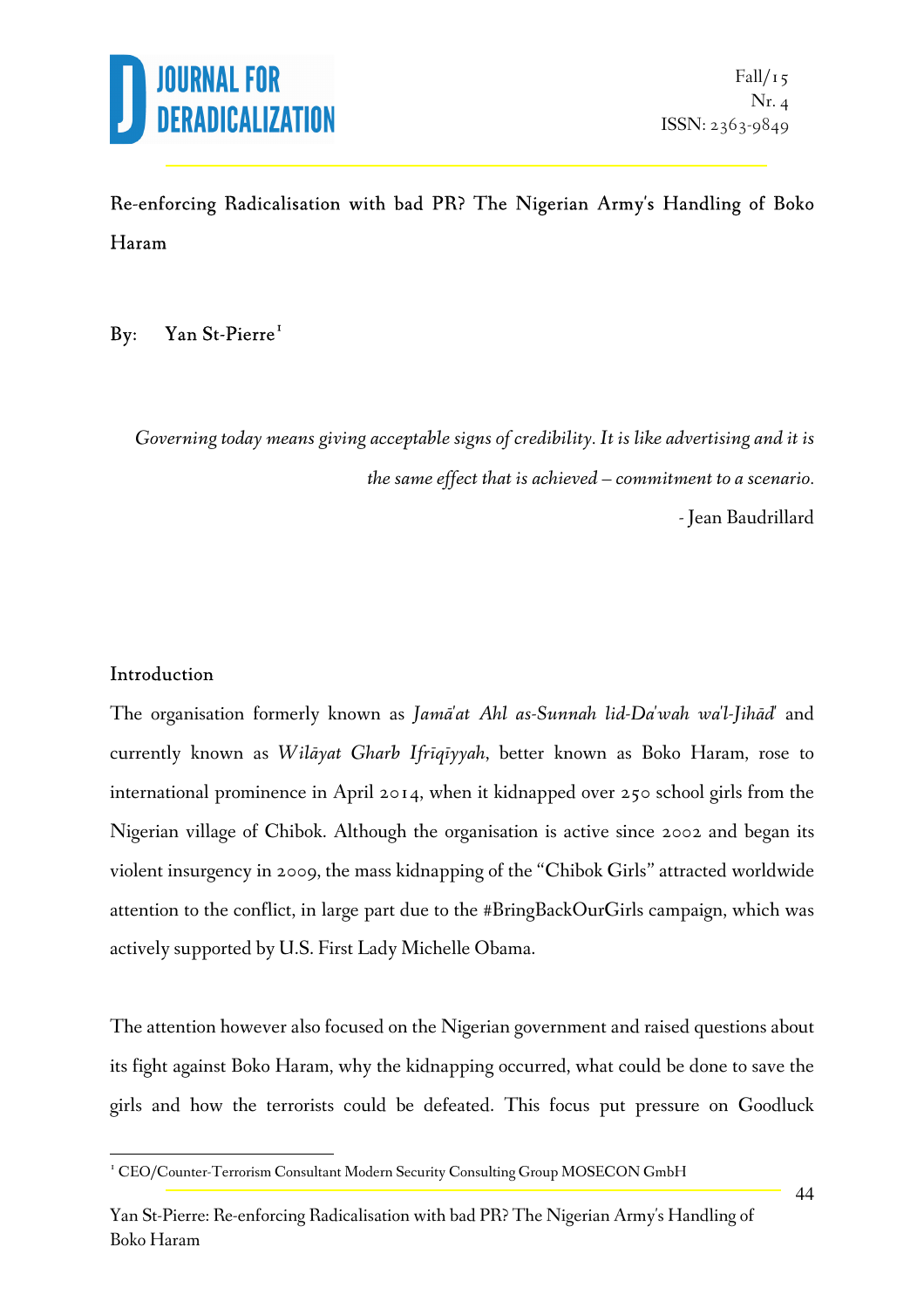Jonathan's presidency and the Nigerian army to react to the kidnappings and produce results, turning the Boko Haram insurgency into a full fledged propaganda war. While there have been many military and political changes in the eighteen months since, it could be argued that the propaganda war has turned into the main front, thereby raising numerous questions about its impact on the battlefield.

Should the Nigerian government's PR campaign against Boko Haram be deemed a success or a failure? What impact does it have on its credibility? Is this an effective tactic for the Nigerian army? What impact does it have on Boko Haram's planning and operations? Does it hinder or strengthen terrorist recruitment? How does it impact the image of Boko Haram? Does the PR campaign act as a multiplier for the latter's rhetoric? Does it play a role in the radicalisation of individuals in northern Nigeria and the countries of the Lake Chad region – Cameroon, Chad or Niger?

This article will argue that because the Nigerian government and its army have waged a poor propaganda campaign against Boko Haram, they severely undermine their credibility and reinforce the credibility of their enemy, thereby positively impacting recruitment. I will first present a history of the conflict and the PR rhetoric presented by both sides since 2009. I will then discuss how Boko Haram, either purposely or as a consequence of its loose structure, consistently undermines the rhetoric of the Nigerian government, followed by an examination of the impact this has on the credibility of both parties. Furthermore, I will assess the effect this has on the so-called "fan boys" of Boko Haram and how its messages are received. Additionally, this article will discuss how the propaganda of other regional actors, such as Chad and Niger, add to the discredit of the Nigerian army, thereby undermining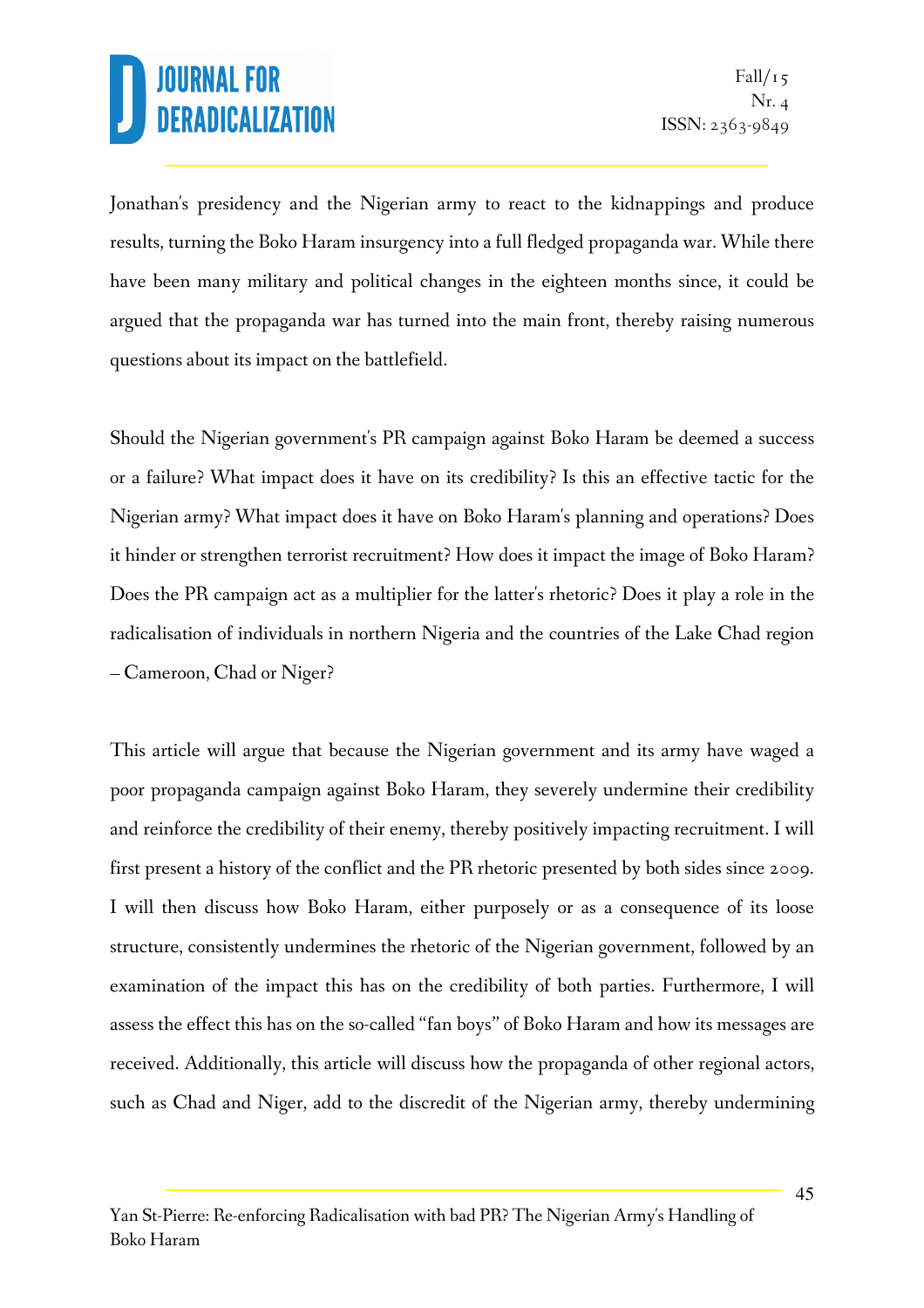Nigerian efforts in the propaganda war. Finally, I will suggest ways the Nigerian government and its army can modify their rhetoric to regain credibility.

#### The propaganda war 2009 – today

It could be argued that it was poor propaganda that acted as the trigger for the Boko Haram insurgency in 2009. While the group's founder and leader Muhammad Yusuf was considered dangerous by Nigerian authorities, it was his murder that led to the violent uprising as it is currently known under the leadership of Abubakar Shekau. Indeed, the suspicious circumstances of Yusuf's death and the Nigerian army's handling of the violence that preceded it led numerous human rights groups at the time to condemn Yusuf's death as an extra-judicial killing<sup>1</sup>. This simply added to the terrible reputation the Nigerian army has about human rights abuses, something that is still an issue to this  $day^2$  and keeps undermining the army's credibility.

The army's credibility was not only undermined by human rights abuses, but by what many saw as a failure in handling the fledgeling Boko Haram. Indeed, some described this as a failure of security services to deal with the threat in time, while others saw corruption and family ties as reasons for the poor response<sup>3</sup>. The criticism towards the government may have been justified, but it is nonetheless interesting to note when researching reactions to Yusuf's death that despite the violence perpetrated by his followers, the government actually bears the brunt of the criticism and anger expressed by citizens.

The status of Yusuf's successor, Abubakar Shekau, whom the government has declared dead at least three times now since  $2009<sup>4</sup>$  and most recently in September 2014, contributed to the credibility problems. Indeed, each time, Shekau resurfaced to threaten and taunt the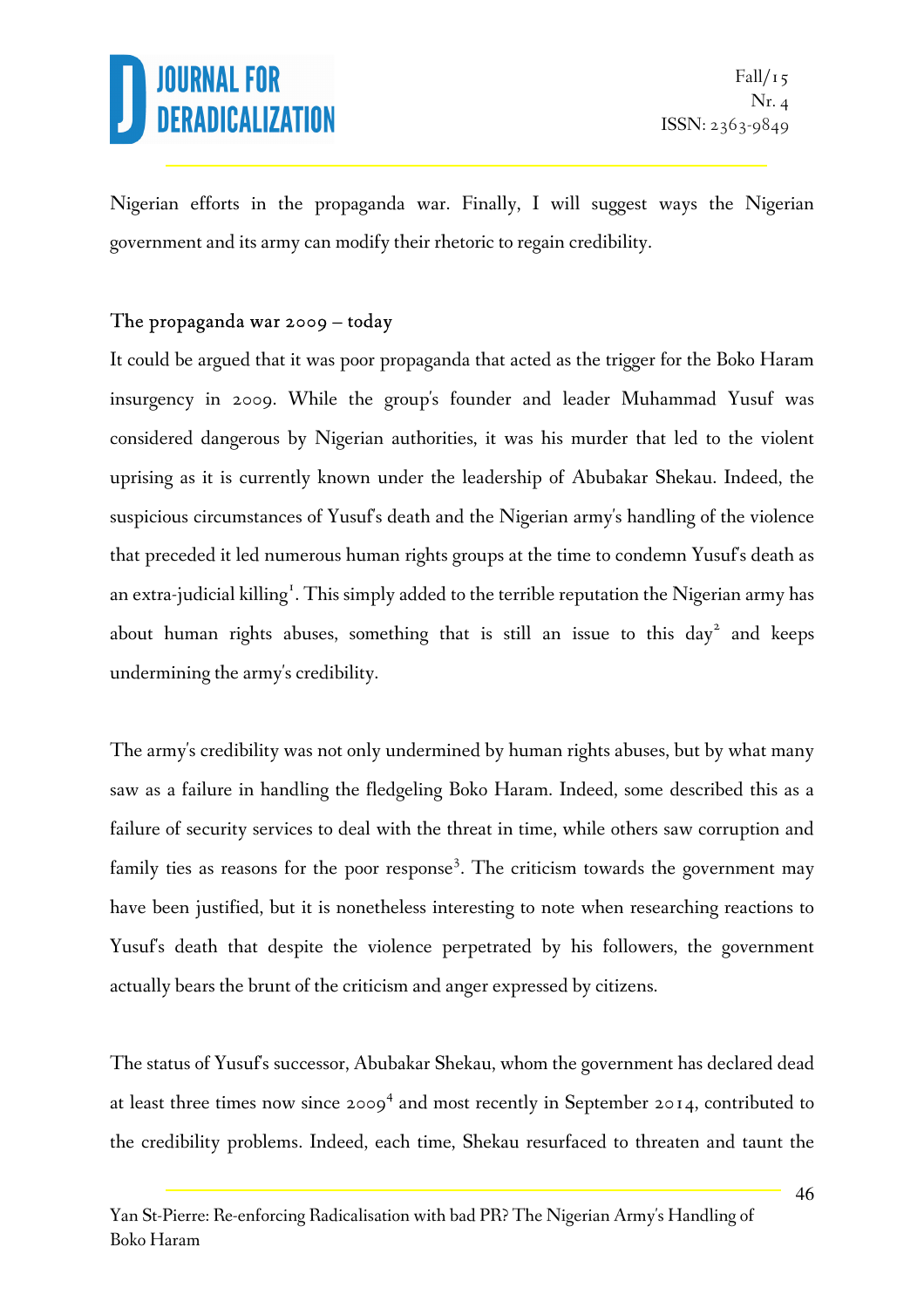Nigerian government and other regional actors, discrediting the claims and government statements while strengthening his own mythology in the process<sup>5</sup>. The latter is not only an essential part of Boko Haram's propaganda strategy, but until the kidnapping of the Chibok girls, fuelled large portions of the rhetoric for both sides of the conflict.

As mentioned in the introduction, things changed with the attention given to the girls' kidnapping. The international media attention and the social media #BringBackOurGirls campaign magnified the actions of the Nigerian government and its credibility took another huge hit. First, the army demonstrated its confusion by releasing a false statement claiming it had liberated more than 100 of the girls, which was later on forced to be retracted $^6$ . Second, Goodluck and Patience Jonathan, respectively President and First Lady of Nigeria at the time, aggravated the issue with their catastrophic public relations management. Indeed, Goodluck Jonathan blamed parents of the kidnapped children for their lack of cooperation<sup>7</sup>, while Patience Jonathan had one of the mothers of the abducted Chibok girls arrested because she felt "slighted" and even accused some of fabricating the abductions as a political move to discredit her husband's government $^8.$  Needless to say, the presidential couple did not come across as sympathetic to the plight of the Chibok residents.

The kidnapping of the Chibok girls was the beginning of what could be described as a showdown between the public relations department of the Nigerian army, led by Major Chris Olukolade, the office of the President of Nigeria and Boko Haram. In fact, the PR battle became so important that Goodluck Jonathan hired a new public relations company to improve his image following the Chibok fiasco, at the cost of more than a million dollars<sup>9</sup>.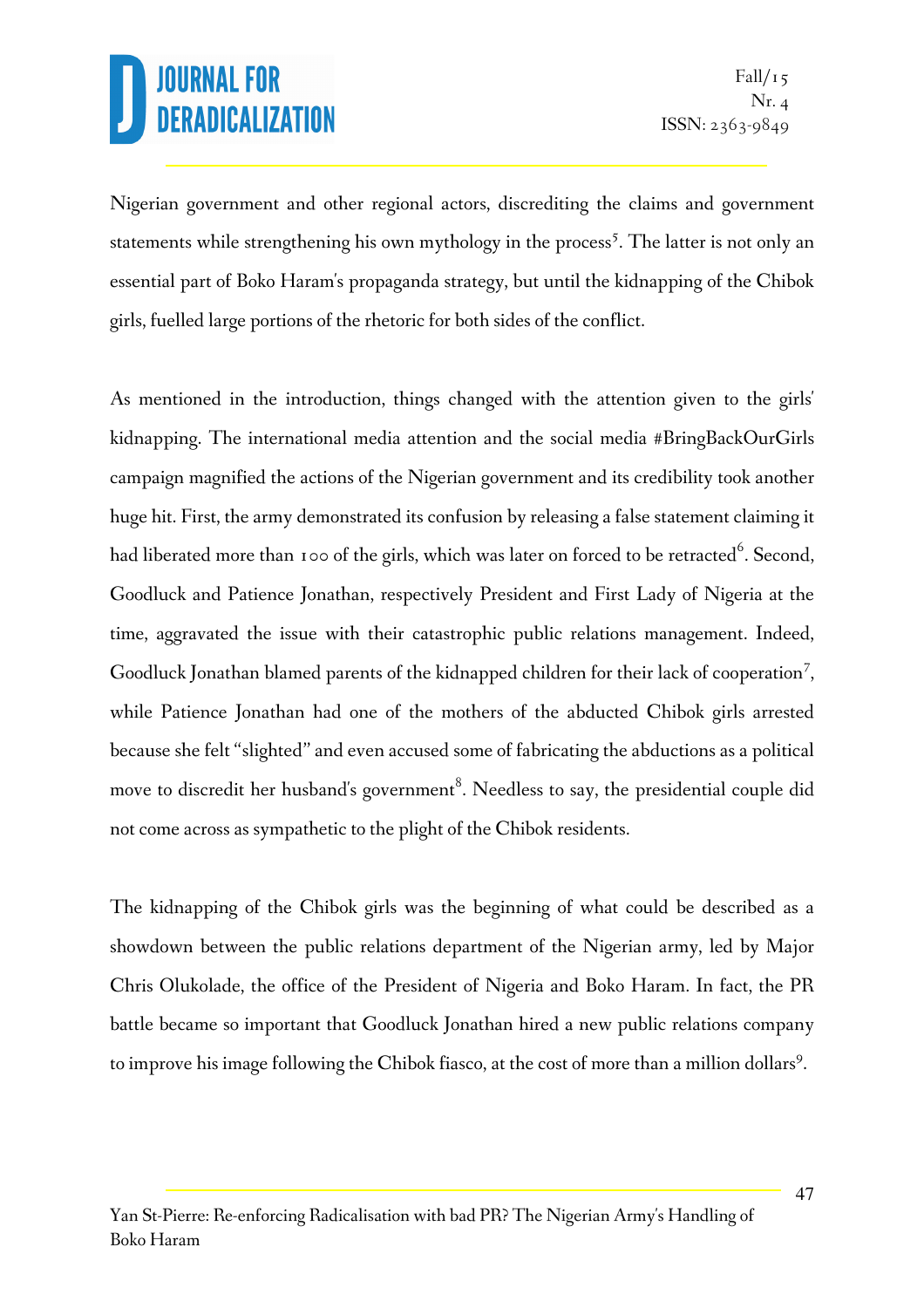In the summer of 2014, it became obvious that the Nigerian government was focusing more on the propaganda aspect of the fight against Boko Haram. While Major Olukolade multiplied the declarations advocating the battlefield successes of the Nigerian army, Boko Haram rapidly gained territory in north-eastern Nigeria, taking over towns like Gwoza and Damasak while attacking Maiduguri, Kano and Gombe with regularity. It is also during this time that Boko Haram began using children – girls – to carry out suicide bombings, sparking outrage worldwide. In the propaganda war, the terrorist organisation's actions were now speaking larger than the government's words.

Boko Haram also started to latch on the popularity and methods of the newly founded "Islamic State" (IS) with the release of a video in August 2014 in which Abubakar Shekau praises IS and declares himself Emir of the region surrounding Lake Chad, an area similar to the territory held by the former Kanem-Borno Empire in the 18<sup>th</sup> century<sup>10</sup>.

In the autumn of 2014, the propaganda war expanded to include other regional actors in Cameroon and Chad. First, a series of gains for the security forces in the region peaked with another declaration of Shekau's death, this time by the Cameroon  $army<sup>T</sup>$ . The Nigerian government reluctantly supported this, whereas international analysts expressed serious concern about the veracity of the images and gave little credit to the declaration<sup>12</sup>. These doubts proved founded as Boko Haram declared Shekau to be alive and that the dead man presented as being Shekau was in fact a high ranking figure of the organisation named Bashir Muhammed<sup>13</sup>. Once again, Boko Haram's propaganda outshone that of the Nigerian army.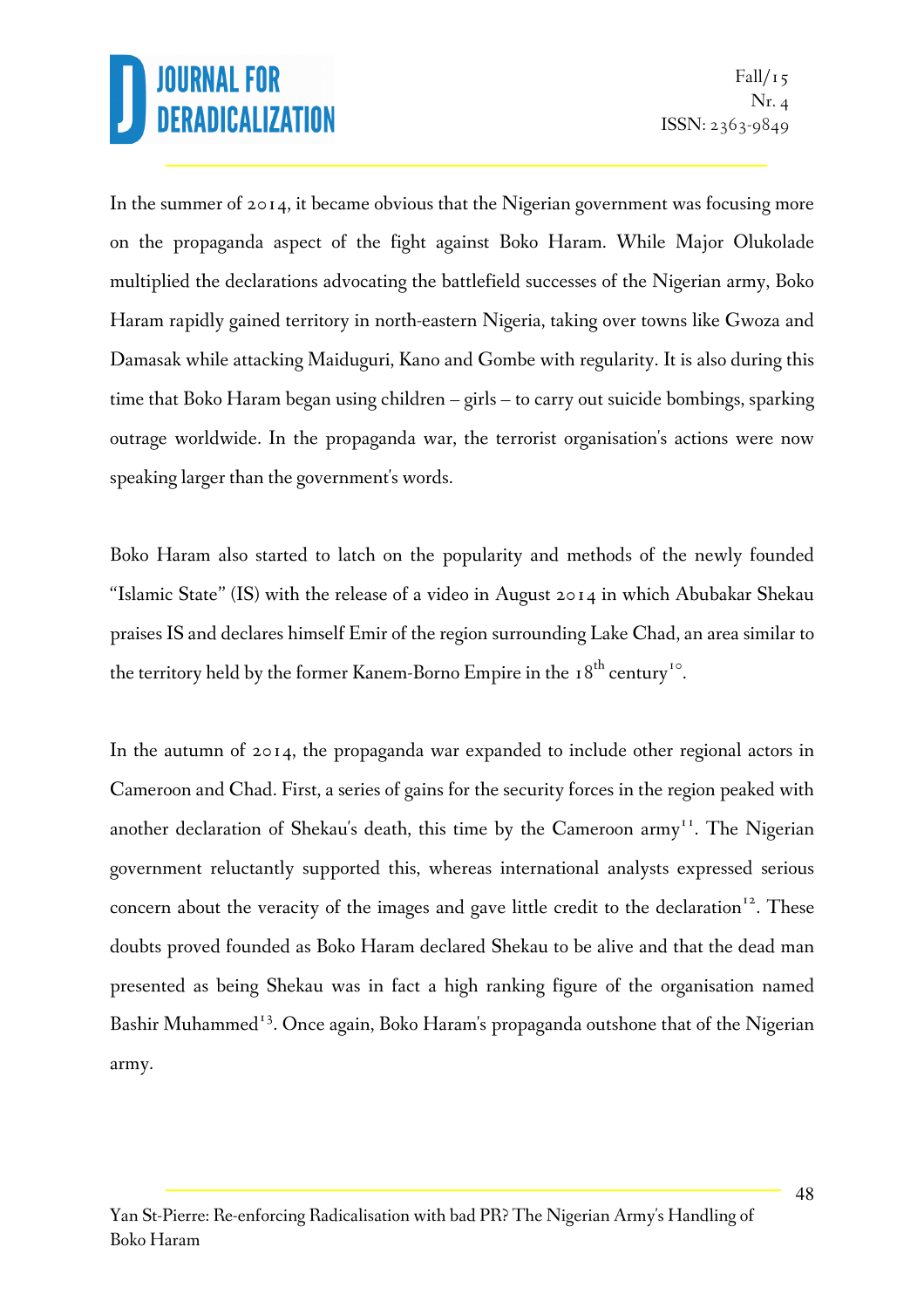Second, Chad President Idriss Déby declared in October 2014 to be mediating negotiations between Boko Haram and the Nigerian government. Meetings were held and a Boko Haram spokesperson interviewed, backed by multiple declarations by the Nigerian government supporting these talks<sup>14</sup>.

These negotiations however proved to be a hoax because the "representatives" of Boko Haram were not in a position to speak for the organisation, adding to the discredit of the Nigerian government and Chad's President for not being able to verify the authenticity of their negotiation partner<sup>15</sup>. These failed talks were followed with a violent string of Boko Haram attacks, which culminated with the massacre of hundreds of civilians in the area of Baga, Nigeria.

The Baga massacre proved to be another difficult PR challenge for the Nigerian government. First, that the local Multinational Joint Task Force (MJTF) – comprised of troops from Cameroon, Chad, Niger and Nigeria – could be overrun by Boko Haram had surprised many<sup>16</sup>, and the absence of accurate information surrounding the number of victims, with the number varying between 200 and 2000, added to the confusion and outrage. The government and army PR departments did their best to minimise the shock of the attack, the propaganda simply fell short under the weight of the international media reaction to the Baga massacre, which was reminiscent to the reaction surrounding the abduction of the Chibok girls seven months earlier. If Chibok had discredited the government's reliability in dealing with Boko Haram, the deaths in Baga, so close to the presidential elections, dismissed doubts as to the army's and President Goodluck Jonathan's ability to defeat Boko Haram.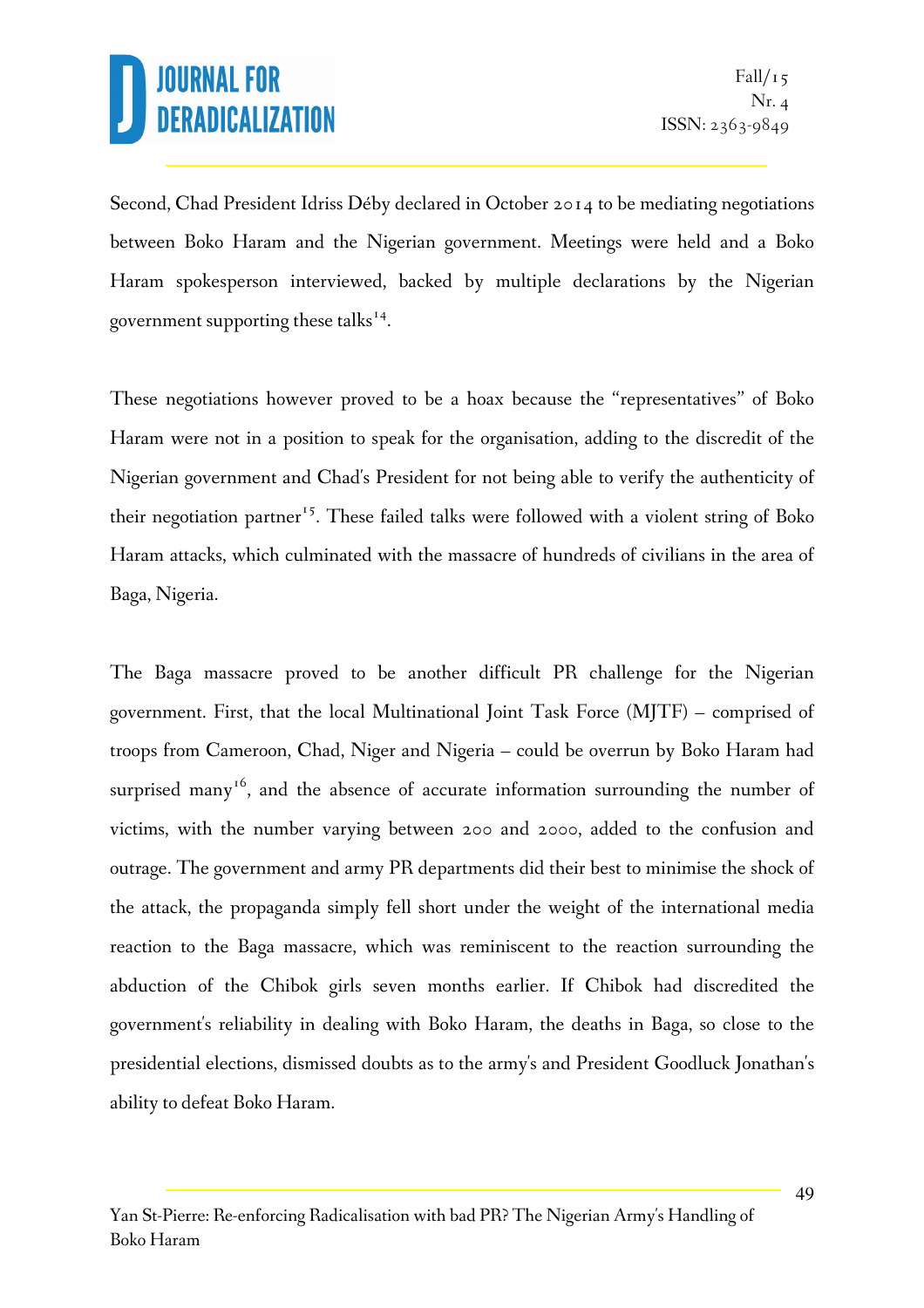It is true that the MJTF troops did enjoy a certain level of success in February, March and April, and this provided them with good press and a positive rhetoric to promote. The number of people they rescued from camps in the Sambisa Forest or the towns they "liberated" like Gwoza or Damasak gave the impression that Boko Haram was on the run and becoming desperate, and numerous Nigerian citizens expressed joy and support for this success. Unfortunately, the government was unable to truly capitalise on this success for a variety of reasons, the most prominent being the more aggressive – and credible – PR activities of the MJTF members. In other words, Nigeria's MJTF partners stole its thunder, an issue I will address below.

It must be noted that the government and army public relations efforts needed little outside help to thwart their efforts, as these were often countered by their own actions. While the propaganda evoked the great successes of Nigeria's "gallant troops"<sup>17</sup>, the media regularly reported on the defections, mutiny – soldiers accused of firing at their commanding officer – and the logistical and material problems of the Nigerian army. A very public trial which led to over 50 soldiers being sentenced to death for treason and mutiny exposed the internal issues of the army, and the regular reports of lack of fuel for the vehicles and nonfunctioning weapons contradicted the army's declarations of success<sup>18</sup>. Moral issues, embodied by the dismissal of over 700 soldiers for "lack of morale" in May 2015, became rampant and undermined the discourse of a strong, determined army.

Over the same period, Boko Haram's propaganda only got stronger. The speculation surrounding Shekau continued as the rumours of a pledge to the increasingly successful Islamic State grew. The videos posted by the organisation in January became sleeker and more sophisticated, hinting at a possible collaboration between IS and Boko Haram, raising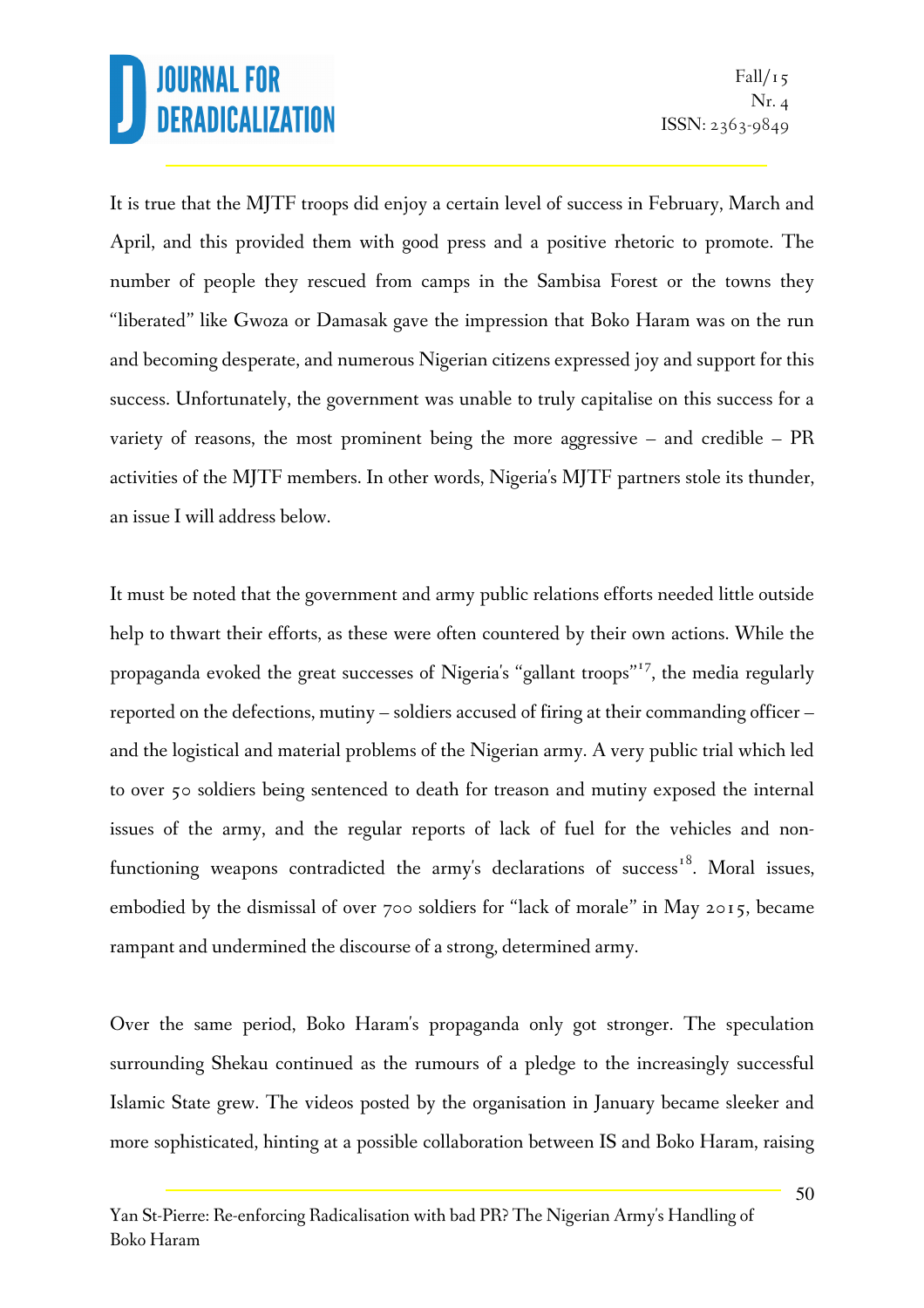questions about the latter's capabilities along the way. This culminated in Shekau's audio pledge to the Islamic State on March 8, 2015 and in the emergence of *Wilāyat Gharb Ifrīqīyyah* – Islamic State West Africa Province (ISWAP) – IS' umbrella organisation in West Africa rooted in Boko Haram. The videos released by this organisation have the same style as the other IS propaganda material<sup>19</sup>, but they have yet to feature the usually prominently displayed Abubakar Shekau, which raised even more questions about his status.

Boko Haram's propaganda machine has a clear evolution and has become quicker and more effective than that of the Nigerian government. The status of Shekau ensures large media exposure as demonstrated in August and September when the first audio files with Shekau's "voice" since the pledge to IS were released. This gives Boko Haram/ISWAP mass media exposure<sup>20</sup> - as it always does - further strengthening the organisation's grip on the propaganda front. When Boko Haram talks, people listen; when the government speaks, it gets lost in the noise.

The other aspect demonstrated during the weekend of September 19-20, 2015 is that ISWAP is in a position to react immediately to statements issued by governments. Indeed, when France announced its financial and logistical support of Nigeria in the fight against Boko Haram, the Nigerian government underlined that it was winning the war, a week after stating it had destroyed the organisation's camps<sup>21</sup>. A mere two days after the Paris statement, Shekau's voice was heard once more, this time more forceful than it had been in months – responding to the government's statement, demonstrating strength and threatening Nigeria and its partners. The message was followed by immediate action with five bombings on that same weekend, two in Cameroon and three in the city of Maiduguri, north-east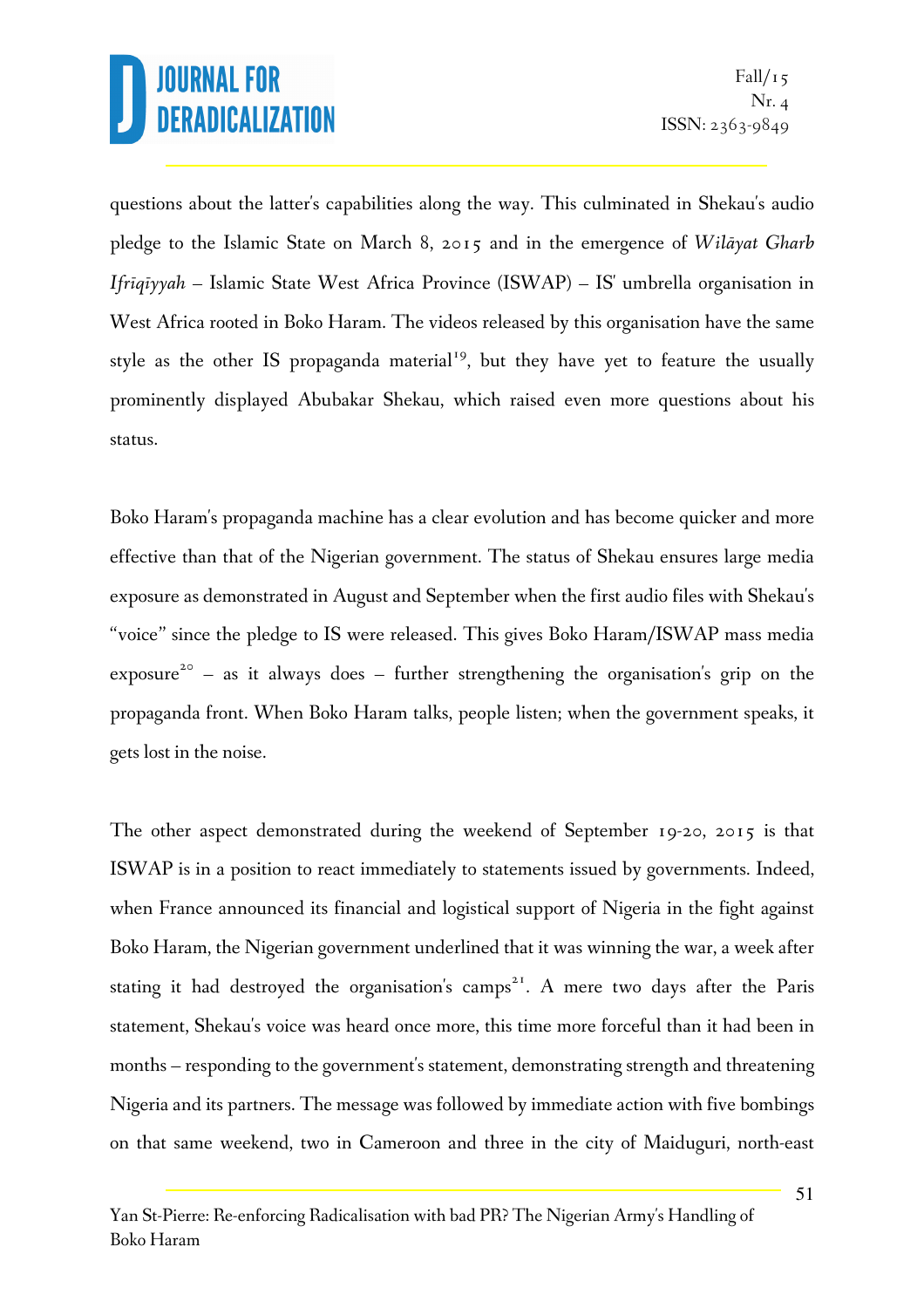Nigeria's main city and new headquarters of the Nigerian army, which was moved there purposely to improve the fight against Boko Haram. The bombs made Shekau's message credible and showed that ISWAP was immediately capable of providing an immediate counter-narrative to the government's propaganda.

Key observations emerge from the propaganda war between the Nigerian government and Boko Haram since 2009. The first is that Boko Haram's propaganda and narrative has evolved and adapted itself to the new contexts. Its use of Shekau changed – either by need or cunning – and it integrates current situations and real events, like the declaration of the Islamic State's caliphate or the Paris meeting, into its narrative, providing elements people can refer to, giving weight to its propaganda. The second is style evolution, becoming louder and using stronger imagery that is long lasting, like that of Shekau posing in front of the "converted" Chibok girls<sup>22</sup>. This style is also becoming more refined through the association with the Islamic State – itself extremely PR savvy – and more effective, as the response to the meeting between Presidents Buhari and Hollande showed. The third is Boko Haram's capability to back the messages with actions, which cements the credibility of its propaganda and forces security personnel and governments to take their threats seriously.

What emerges from the government's end is confusion. The messages seldom reflect the realities on the ground, whether it is the reputation or status of the army or simply the results of military operations. Unfortunately, military statements often raise more questions than provide answers, even when the news is good, e.g. when hostages are freed<sup>23</sup>. There are also numerous retractions that hinder the credibility of government or military propaganda. Finally, there is the lack of a coherent PR policy, embodied by the hiring of public relations agencies, first by Goodluck Jonathan to handle the Chibok girls crisis, and then the army in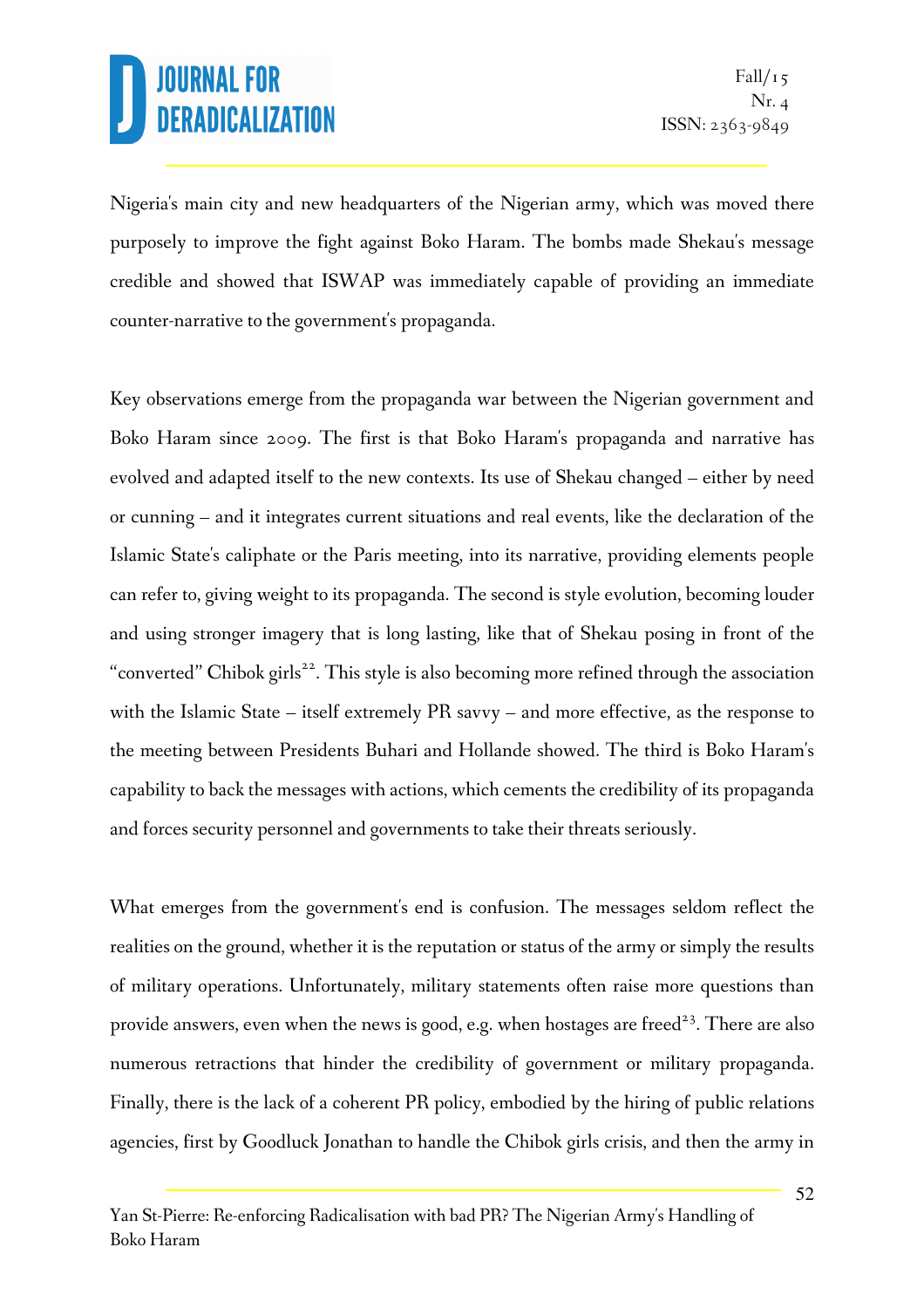July 2015 to improve the military propaganda. The latter also led to the re-assignment of Major Chris Olukolade, who was the main spokesman for the military. The PR policy of the government and the army – even after Buhari took office in May – could best be described as trial and error, lacking coherence and cohesion, both domestically and internationally.

However, the challenges of publicly dealing with the terror of Boko Haram must be recognised and these make it harder for the government and the army than for terrorists. The rumour mill exacerbated by social media makes it extremely difficult to control the narrative. This was obvious during the Baga crisis when the unconfirmed rumour of 2,000 victims spread like wildfire on Twitter and in the media, despite the fact that the accounts had to be verified, which added to the chaos. It is also an issue when other parties, such as Idriss Déby, sabotage the message with their own bombastic rhetoric, effectively throwing the government "under the bus" in the process and allowing it to politically capitalise at Nigeria's expense. Additionally, the historical distrust towards the government means the latter must be even more effective and credible for its message to be accepted, something near impossible with its current reputation and that of the army. While the actual level of distrust can be debated, it nonetheless reveals that government credibility is an issue and that any rhetoric expressed by the Nigerian government will first be met with scepticism. Consequently, any propaganda material must take this reality into account if it is not only to be effective, but actually to compensate for the problems the lack of credibility is causing. An issue compounded by Boko Haram's ability to undermine the governmental message.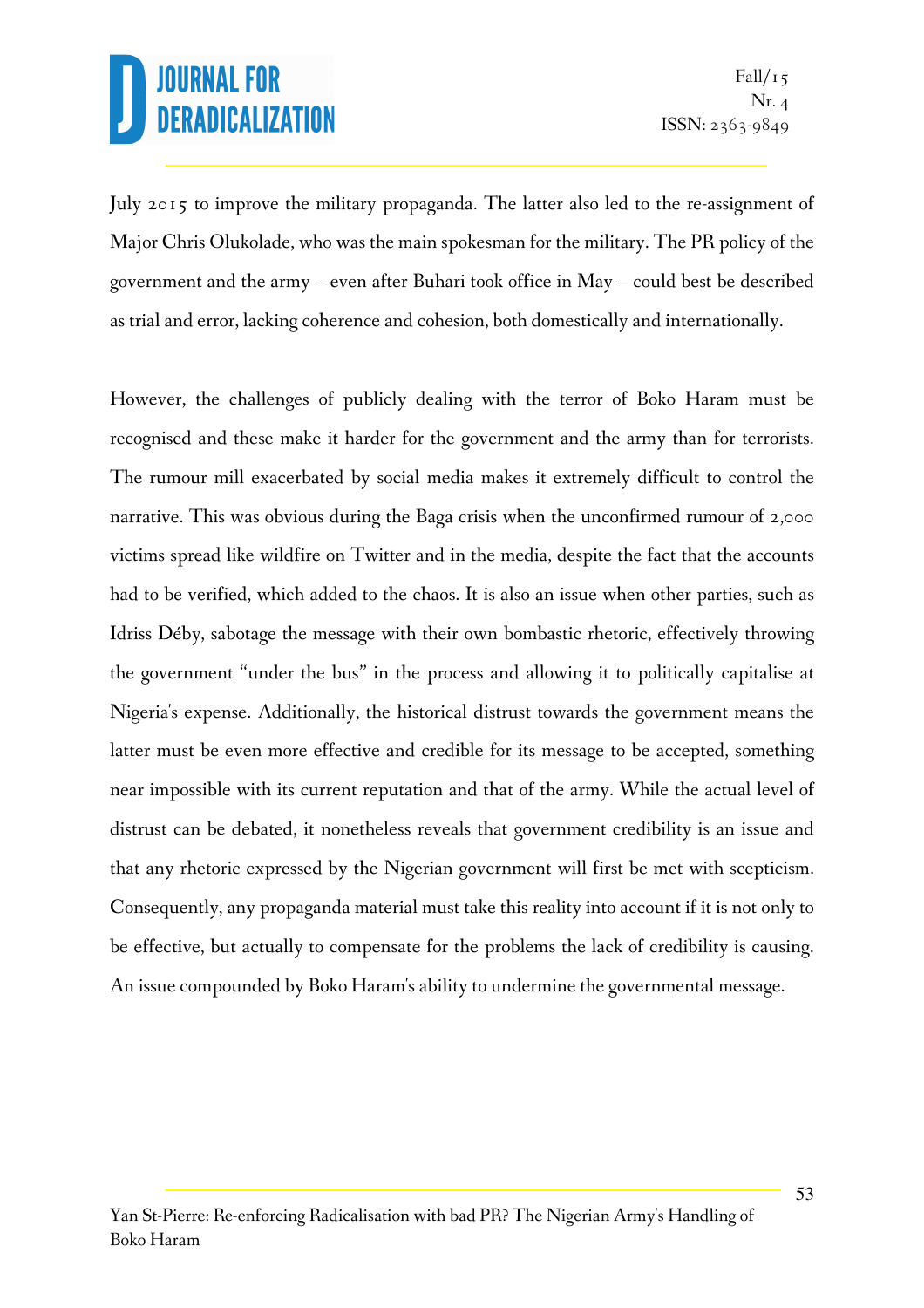#### Boko Haram's narrative

In any propaganda war, the control of the narrative is important and this is exactly what Boko Haram has mostly managed to do since 2009 and completely since April 2014. It has been able to achieve this control through the violence of its actions, the use of the mythology surrounding its leader Abubakar Shekau, spectacular imagery and the exploitation of the Nigerian population's distrust for governmental institutions.

Historically, the gruesome use of violence was deemed a forbidden zone for terrorist groups <sup>24</sup>. While many argued that the attacks on New York's World Trade Center on September 11, 2001 changed this<sup>25</sup> – announcing the era of "hyperterrorism"<sup>26</sup> – it could be argued that it is the violence of the attacks perpetrated by Boko Haram that signalled the change in the use of violence by terrorists. Indeed, while the terrorist group known as Islamic State of Iraq and the Levant (ISIL), that declared itself to be a caliphate called "Islamic State" or Daesh (it's Arabic acronym) in June 2014, may be known for mainstreaming decapitation and gruesome torture deaths, Boko Haram's reputation as "mad dogs" preceded IS. Boko Haram – despite the use of more conventional terrorist tactics such as car bombings (notably the attack of the UN headquarters in Abuja in 2011) – has been known since 2009 for its savage raids of villages, executing hundreds of people with machetes and other weapons, raping, kidnapping, burning and looting. The killing of students in their sleep in September 2013, the kidnapping of the Chibok girls, the attack on the Kano mosque in November 2014 and the Baga massacre in 2015 are exclamation points to near weekly attacks on villages and towns perpetrated by Boko Haram.

In June 2014, the organisation took its violence one step further when it began regularly using young girls, some as young as seven years old<sup>27</sup>, as suicide bombers, a tactic that it still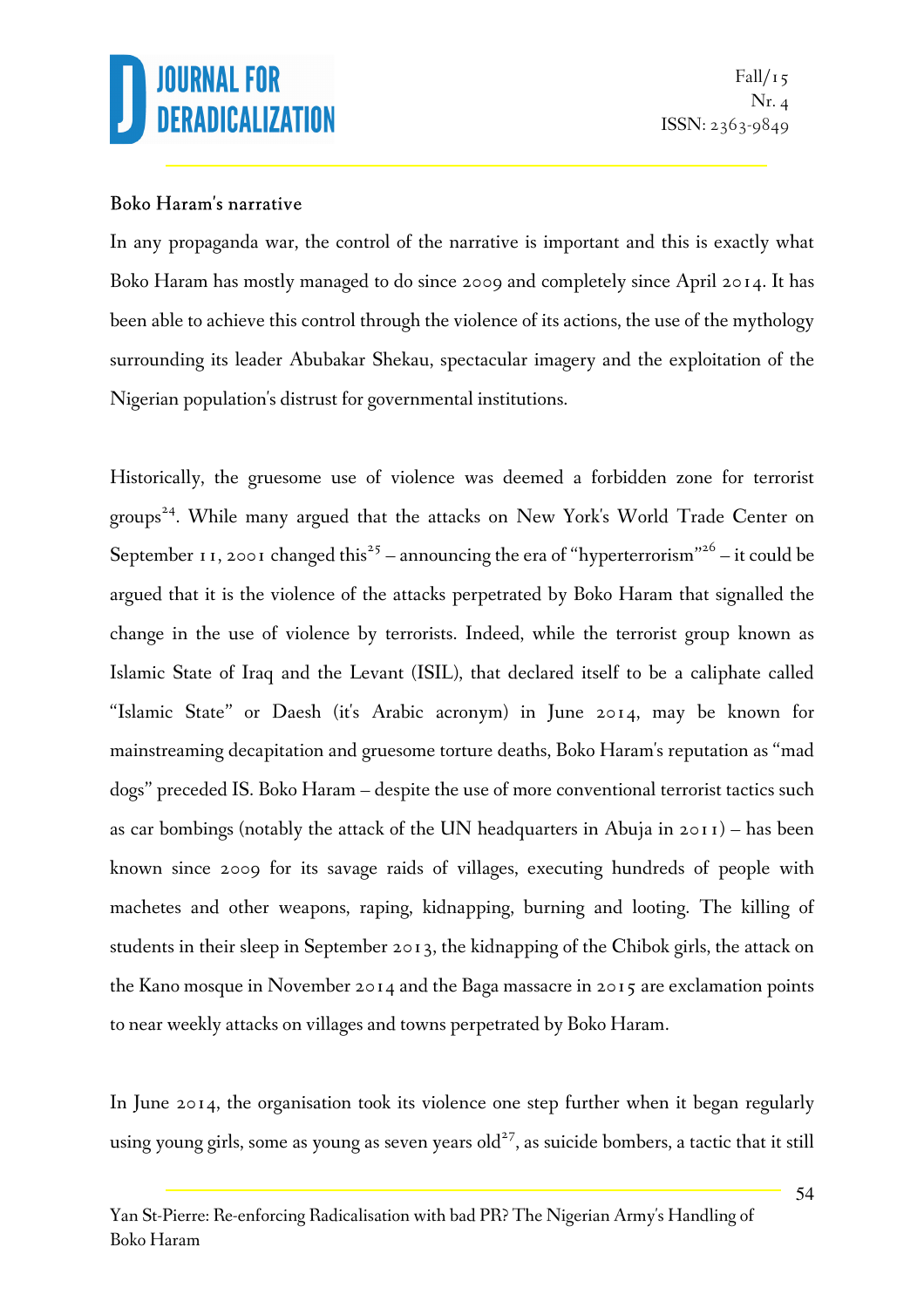uses to this day. Additionally, it began in August 2014 to kidnap young boys to fill its ranks, a "recruiting" tactic made famous by Liberia's civil war and Joseph Kony's *Lord's Resistance Army* (LRA) in Uganda.

The savagery and ruthlessness of the attacks cemented Boko Haram's reputation as mad dogs<sup>28</sup>, a true organisation of terror whose goal is only to spill blood. The indiscriminate targeting of people, Muslims and non-Muslims alike, and attacking mosques shows that all can be targeted and this unpredictability adds to the fear. In fact, the violence of Boko Haram is so gruesome that even representatives of Al Qaeda, the organisation accused of ushering in the era of "hyperterrorism", denounce its actions, as it did when the Chibok girls were kidnapped<sup>29</sup>.

If the violence on its own is terrifying, Boko Haram's main propaganda asset is the way it promotes this terror. While it cannot control the rumour mill and the media hype, as seen with the Baga massacre, it fully controls the way the terror is presented, and it does so extremely well with the figure of Abubakar Shekau. The image of Shekau perfectly complements the violence of the organisation because of the way he presents himself. The messages released by Shekau, either as video or audio, are seldom calm and rational. They are rather bombastic, intense and emotional, a man trying to convey the passion of his actions rather than the ideas behind them. In other words, Shekau preaches, which is a stark contrast to the messages of IS' Al-Baghdadi or Al Qaeda's Al-Zawahiri for example, who are more composed in their messages. Preaching conveys a sense of righteousness as well as unpredictability, the latter amplified by Shekau's large smile and mannerism, which again amplify the brutality of the violence.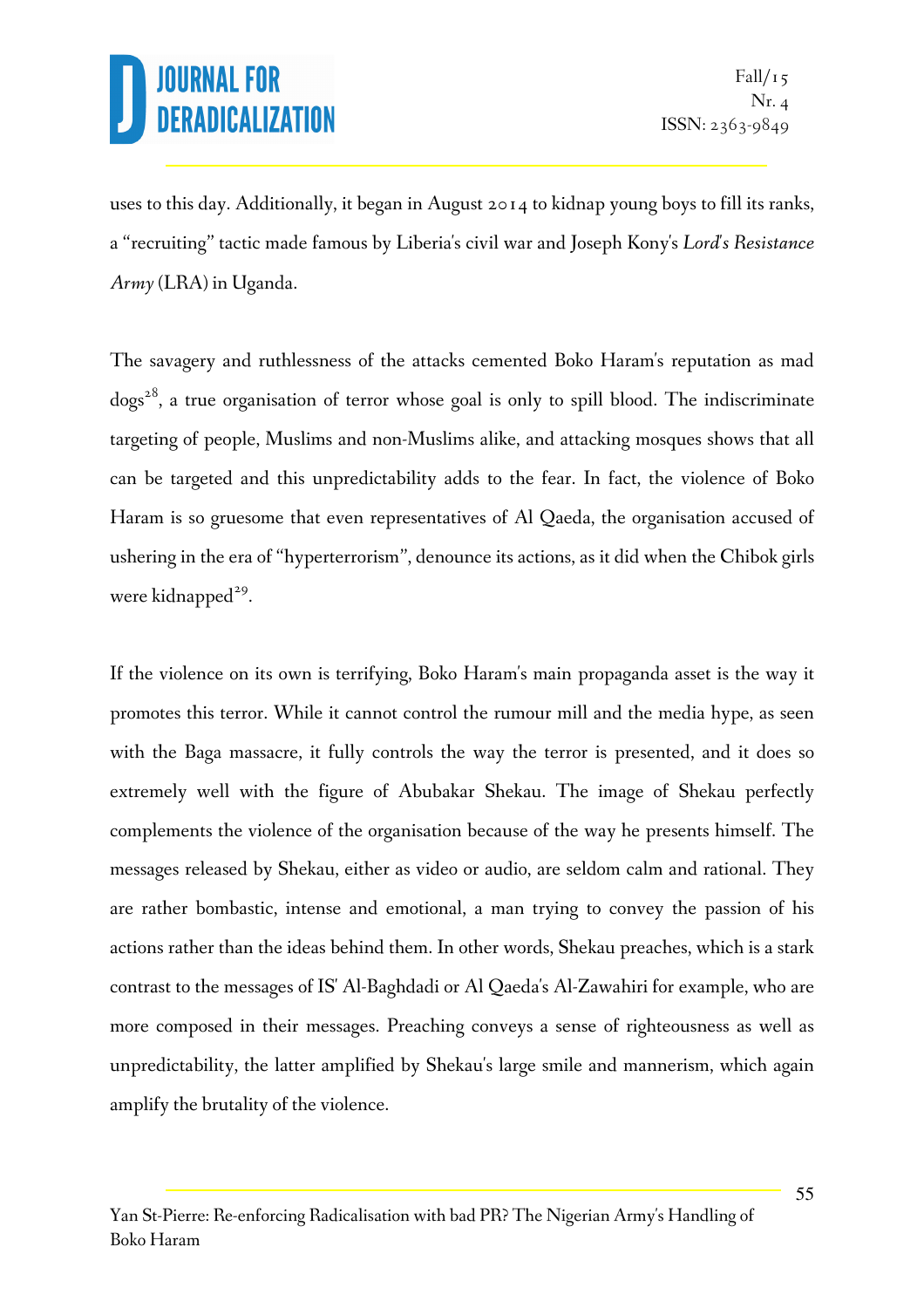No videos embody this more that those Boko Haram released after the kidnapping of the Chibok girls. In the first video released on May 5, 2014, Shekau is seen standing, smiling, agitated by nervous ticks and laughs, announcing to the world that the Chibok girls are slaves to be sold and wives to be and that this is Allah's will to do so<sup>3 $\circ$ </sup>. In this video Shekau really looks the part of an insane cult leader. The second video released on June 29, 2014, sees Boko Haram's leader sitting alone, admonishing Nigerians and the world, but the real threat comes from the images of the abducted girls, sitting and veiled, chanting and praising Allah. In this case, Shekau behaves as the righteous tormentor and Boko Haram used the children's own voices to publicise their ordeal<sup>31</sup>. The message is clear: We have the power, we are ruthless and we are in control.

While the release of any video produced by Shekau ensures the organisation immediate attention, the timing of the message also plays a huge role in Boko Haram's propaganda. Time and time again, claims made by the Nigerian government suggesting that the group is on the run, that its demise is a matter of weeks or months, are countered by Boko Haram attacks, proving once again the adage that actions speak louder than words. In 2013, President Goodluck Jonathan proclaimed Boko Haram would be defeated within six months<sup>32</sup>. Two years later, the group is still very much active. In February 2015, the government claimed to have the group on the run, yet the response has been for the group to pledge allegiance to IS and go on a terror spree in June and July 2015 unlike any it carried out in its existence, sending a clear signal to Nigeria's new President Muhammadu Buhari. He also set a deadline for the Nigerian army in July 2015, giving it three months to defeat Boko Haram. Two months in, there are no indications that Boko Haram is weakening and the devastating attack on Maiduguri on September 20, 2015 proves the terrorists are still able to strike at will, thereby countering the government's narrative.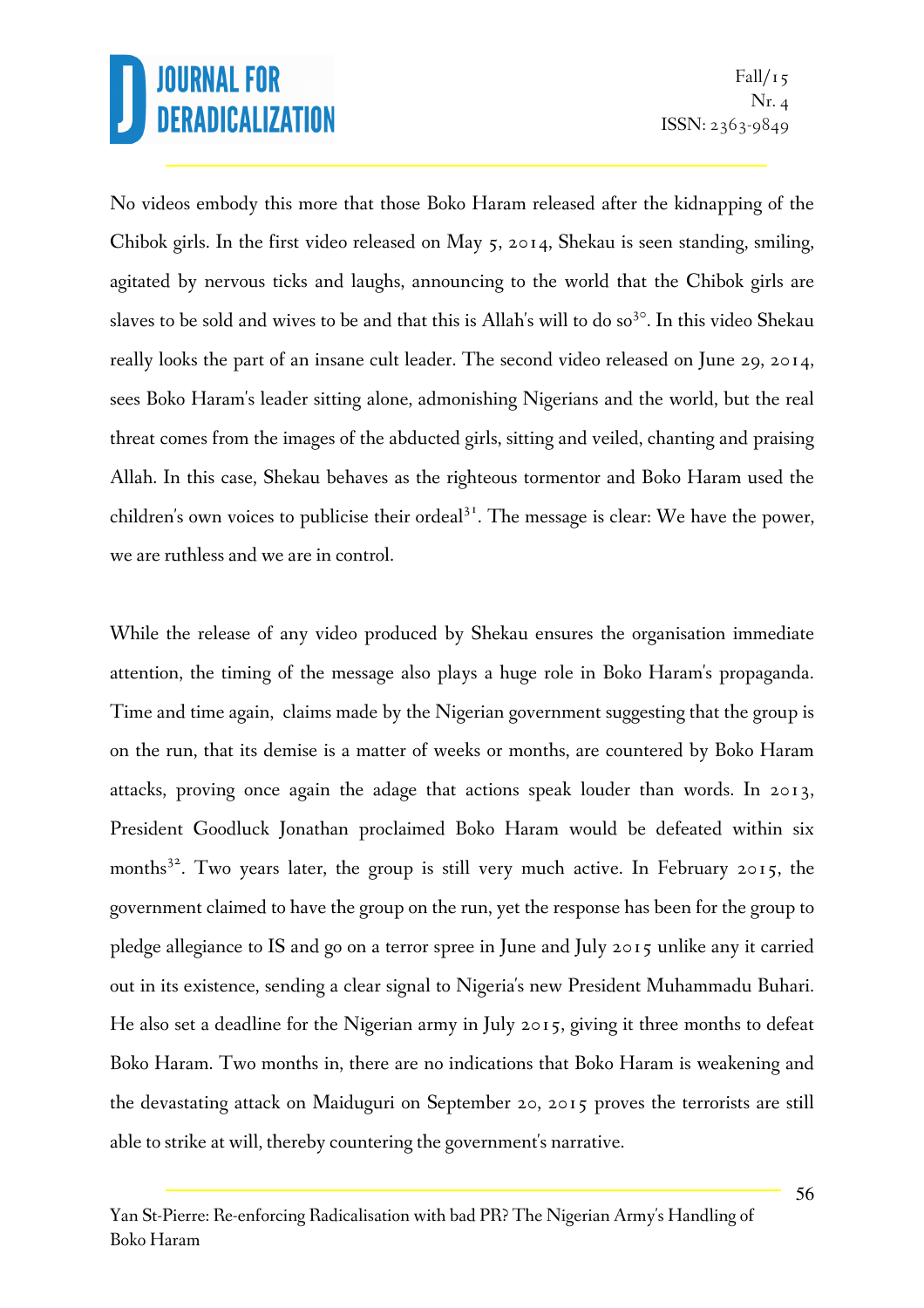Boko Haram has two other assets that also play a role in the dispersal and success of their propaganda. The first, which they control, is their access to resources. Like many other terrorist organisations, they are a large employer and are in a position to offer financial stability and status to many of the Lake Chad region's population. Boko Haram has been known to pay individuals 400\$ per month to become informants and for local support in Niger, Nigeria and Cameroon<sup>33</sup>. The organisation also plays a role in developing infrastructure, building schools and mosques, as my own work in Nigeria has revealed. Boko Haram was therefore in a position to add to its credibility by filling some of the void the Nigerian government's absence and lack of support for the local populations created.

The second asset is the very nature of Boko Haram's structure which is not homogeneous. It is rather an amalgam of various djihadi and criminal groups that gravitate around a core and includes Shekau and other notable figures such as Amirul Jesh. This allows fringe groups to commit acts of terror, and for some of them or outright imposters to present themselves as representatives of Boko Haram. This unintentionally leads to situations as the one described earlier surrounding possible "peace talks" with the Nigerian government, which turn out to be worthless because the government is not discussing with an actual representative. This episode discredited the government even more and added an extra layer of confusion and caution surrounding Boko Haram's structure and intentions, which plays right into the hands of their propaganda.

The propaganda of Boko Haram is extremely powerful. It combines actions with strong imagery and uses mystery and rumour to accentuate it. It also uses the bait of the Nigerian government and army deftly, replying to their statements with attacks that have increased both in sophistication and savagery. This allows their message to be credible and taken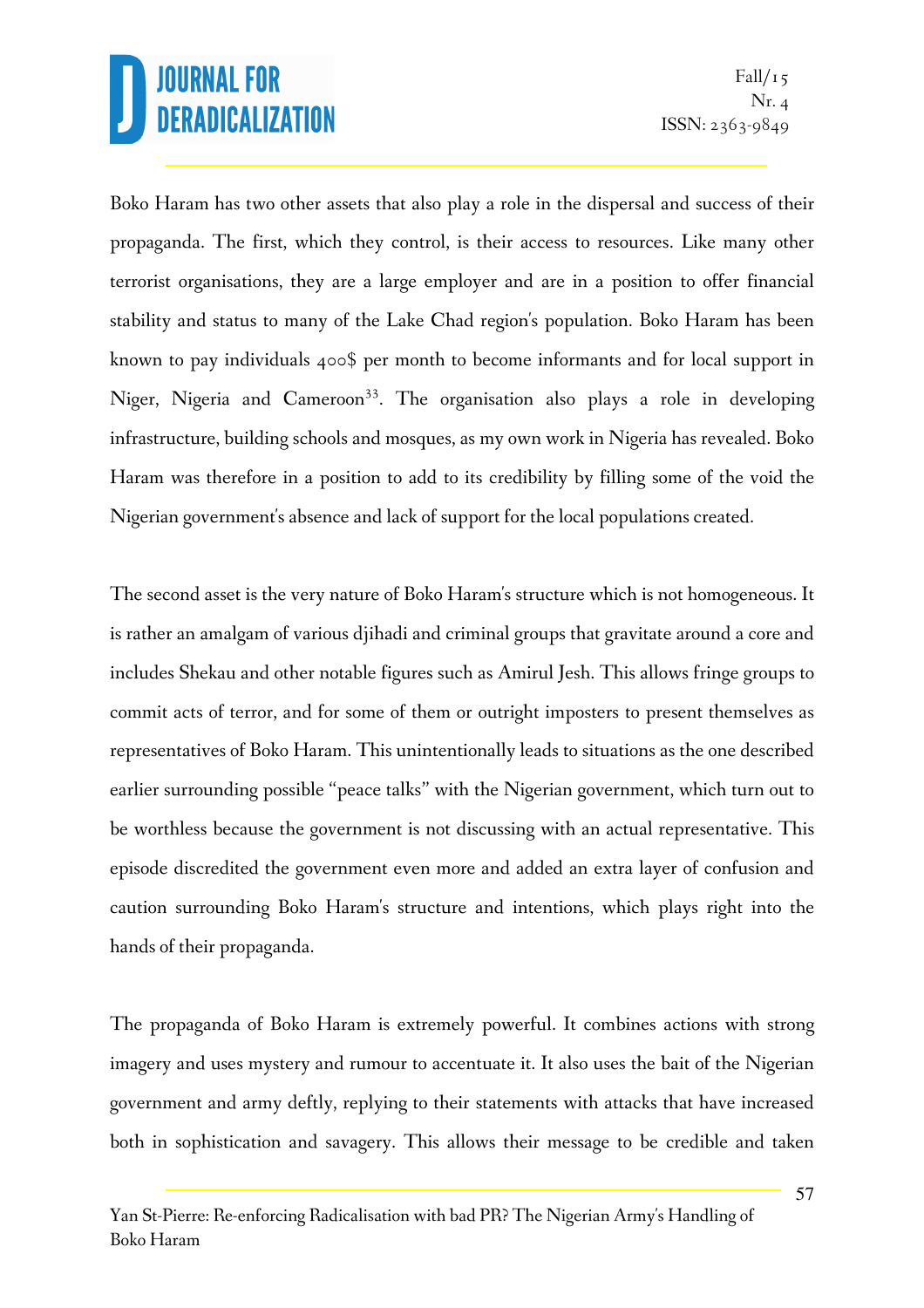seriously, while the use of financial and political power allows them to create and sustain a certain level of sympathy among local populations, despite the ruthlessness of their attacks. As we will see, Boko Haram has in many cases positioned itself as the "lesser of two evils", fostering sympathy, radicalisation and recruitment, consequently entrenching the conflict.

#### How is the Boko Haram message received?

Terrorism has never been about the conflict or the violence, but rather the messages and the symbols that define the cause. It is about securing credibility, a righteous alternative, changing the present for a bright future<sup>34</sup>. This political vision is rooted in utopia, religious or ideological, and therefore the goal of terrorists is to win the battle of credibility in order to implement the vision<sup>35</sup>. While this may be difficult to understand in light of the brutality of their methods, Boko Haram proposes such an ideal future, living under the Shari'a, to establish an emirate defined by religious principles <sup>36</sup>. Their resources allow them to offer a viable alternative to what is offered by the Nigerian government, financial stability, employment and above all a status and an identity that can appeal to many disillusioned by their situation or the state of the country.

This is where the credibility comes into play. Boko Haram wins, pays, has an aura of invincibility and since March, is affiliated to an organisation, IS, that is extremely successful and has Westerners worried. This means ISWAP exudes power, reliability, and above all looks to be a winner, which is always attractive. Furthermore, like many other terrorist organisations, it preys quite well on the weaknesses of its enemies, which in this case is the carelessness, short-sightedness and utter lack of credibility of the Nigerian governments, federal and local. This gives Boko Haram the opportunity to present itself as a credible alternative to the current situation.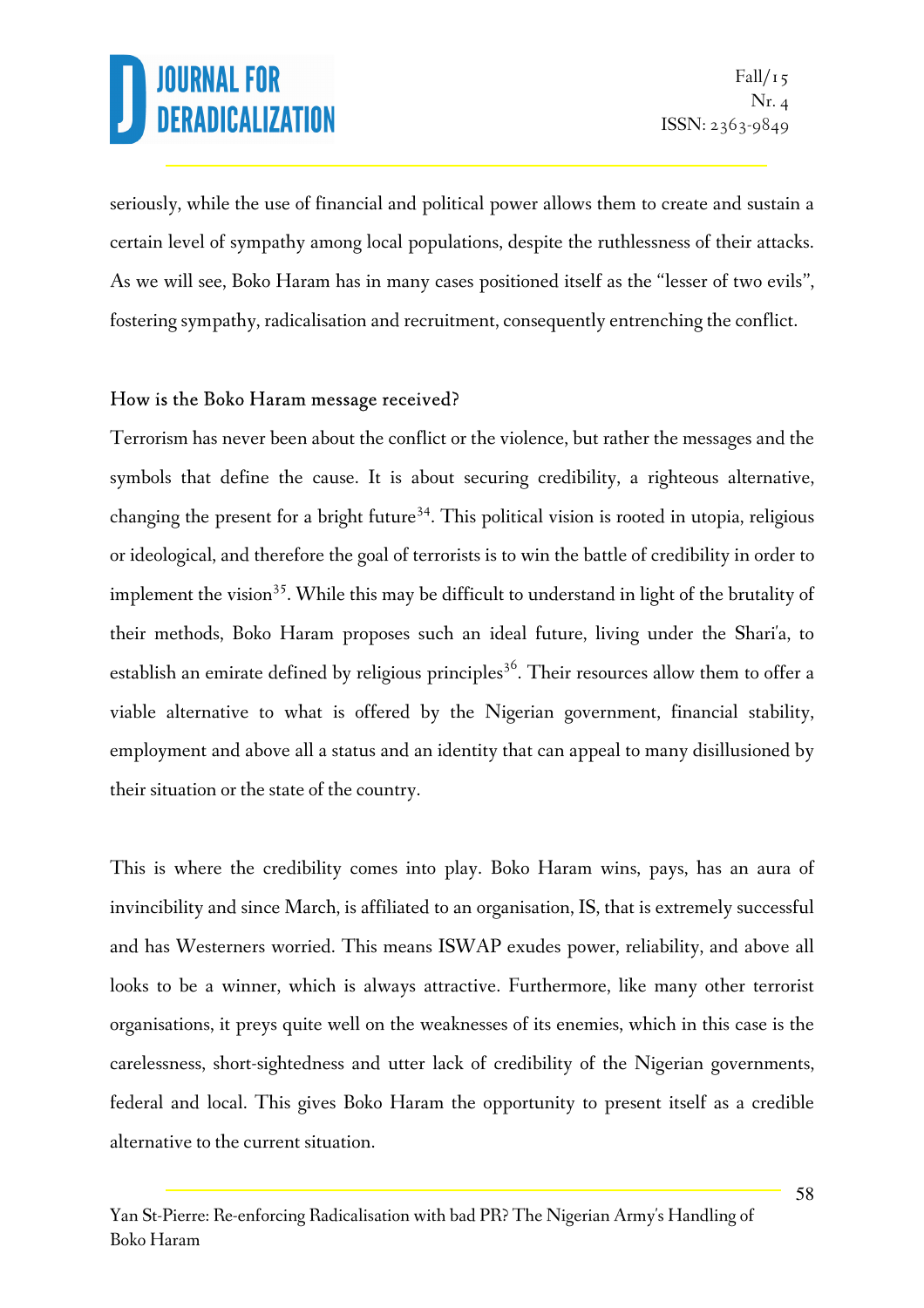Intelligence work done by MOSECON has allowed me to observe the effect the Boko Haram propaganda has on the population of the Lake Chad region and how it is promoted online by the so-called "fan boys" of Boko Haram<sup>37</sup>. The intelligence revealed the sympathy and the distrust of portions of the population:

"I am from Maiduguri and I graduated in March. I joined Boko Haram because I can't keep my family safe without them because the government is inept. I am prepared to be a martyr as I know Boko Haram will protect and support my family which is more than the government will do."38

This man is one example for the gratitude towards Boko Haram unfortunately found in larger numbers in the north-east of Nigeria. Boko Haram, despite its reputation, is seen as a guardian, a provider of security, which is usually the role of the state. His words also express the disappointment, frustration and complete lack of trust towards the Nigerian government. His example, like many others I have observed, clearly demonstrates that Boko Haram is winning the propaganda war and possesses a level of credibility the government and its institutions do not.

The level of distrust is such that in many circles doubt that Boko Haram is actually behind the violence persists and many suspect the government is actually behind the attacks:

"If the violence and bombings continue and Boko Haram is destroyed, it proves the conspiracy that the corrupt authorities are behind the attacks and therefore there is no way the community will support the government."<sup>39</sup>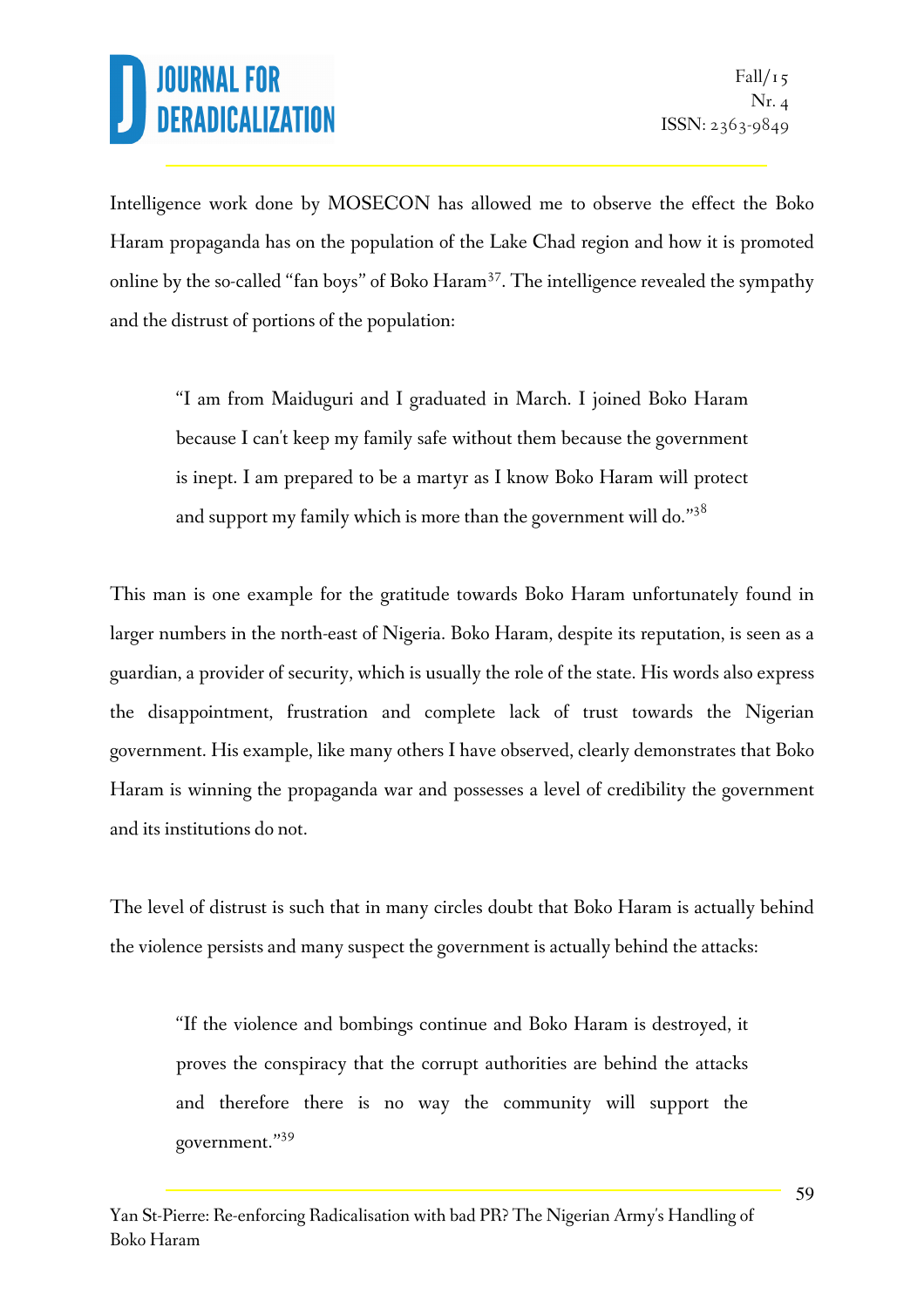This could easily be dismissed as conspiracy theorists. However, the large number of similar observations obtained by our investigation clearly suggest that, regardless of the form it takes, the Nigerian government has zero credibility in large portions of the north-eastern population. Most concerning is that even the extreme brutality of the Boko Haram attacks does little to change the perception that they are the lesser of two evils.

The sympathy for Boko Haram is also observed by the well-known insider Ahmad Salkida, who advocates a grass roots and socially oriented approach to fighting the terrorist organisation. His idea takes into account the lack of credibility the government has and underlines the threat increasing sympathy for Boko Haram represents for the short-term and long-term security of Nigeria:

"Unfortunately, a growing number of people in the region are becoming sympathetic to the message of resistance against those perceived as purveyors of modern day corrupt practices and injustice against the larger Muslim world. As irrational as these views may be, it has become the unassailable grounds of indoctrination"<sup>40</sup>.

Salkida's words are clear: Boko Haram is winning the hearts and minds of local populations through an effective rhetoric, propaganda and increasing credibility, regardless of the violence. And this is a message that well exceeds the boundaries of north-east Nigeria.

The enthusiasm and reach of the "fan boys" network play a large role in how the propaganda of Boko Haram spreads and increases their support and numbers. The reactions observed following the attacks in Maiduguri on September 20 and the release of the Shekau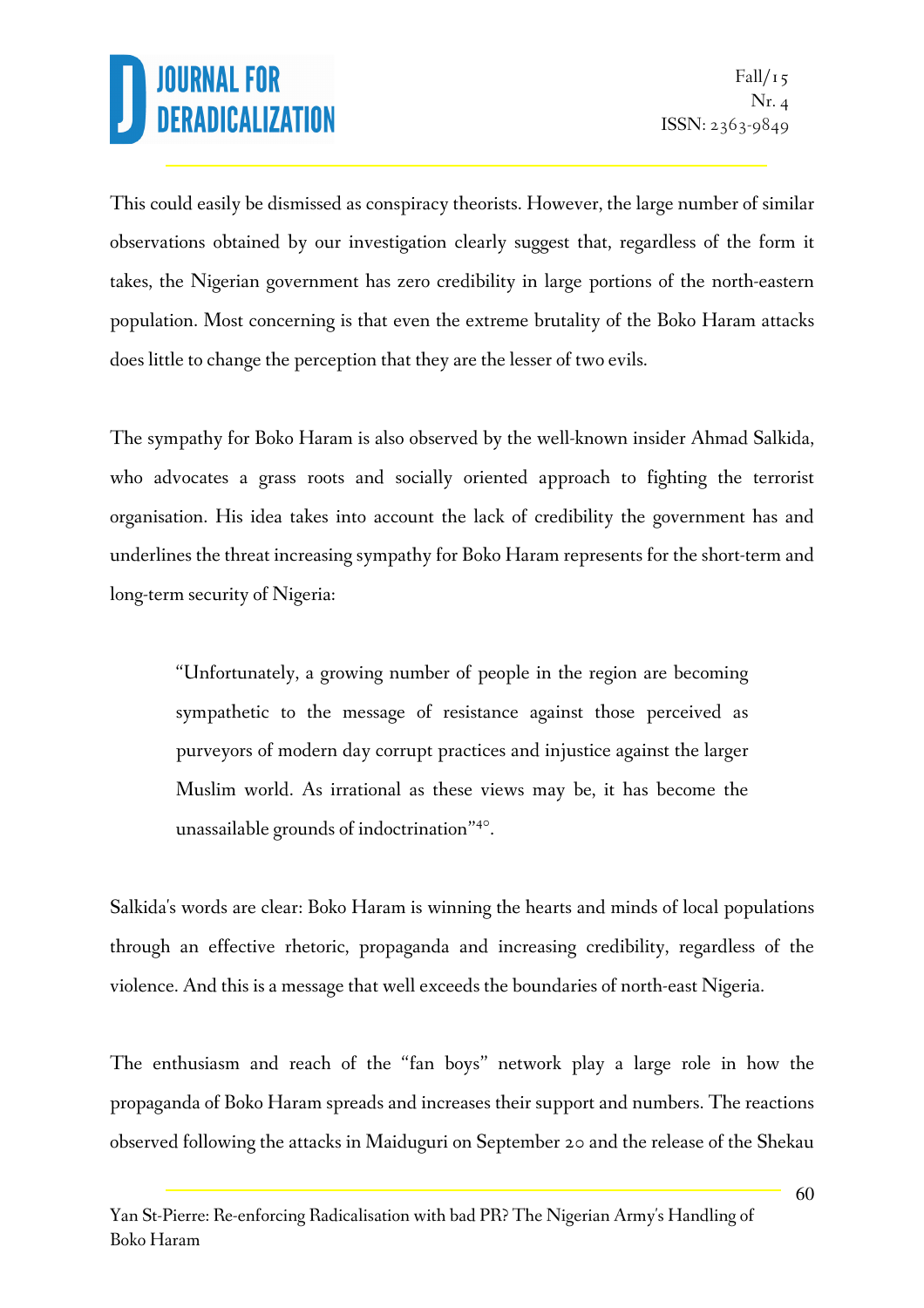audio the same weekend was exuberance and satisfaction that a statement was made and that undoubtedly more was to come<sup>41</sup>. Many were also suggesting tactics and targets, which raises the question of just how much influence the "fan boys" may or may not have in the planning of certain attacks<sup>42</sup>. They are also a key component in expanding the Boko Haram network outside the region of Lake Chad. Some of these groups are known to be located outside Nigeria in places like Ghana, Tanzania, Kenya, Algeria or the United Kingdom, an issue of great concern considering that Boko Haram now operates under the network of ISWAP. This means access to more resources and a much larger radicalisation network.

It is clear that the propaganda of Boko Haram is not only well received, but actually shared. This is possible with a perfect storm of financial, political, ideological and religious credibility; the frustrations of populations who feel neglected and fully distrust the Nigerian government; demonstrations of power; and the use of modern platforms like social media and the internet to create pockets of supporters outside Boko Haram's regional base, thereby expanding the group's network and access to resources. To this point, the Nigerian government and the army have had huge difficulties countering this narrative, a problem compounded by the propaganda of its neighbours.

#### The impact of other regional actors in the propaganda war

The insurgency of Boko Haram has long been presented as a Nigerian problem, but the organisation was never limited to Nigeria and always conducted its operations in the region surrounding Lake Chad. It began its activities in the Diffa region of Niger and in Maiduguri<sup>43</sup>, Nigeria, and set up camps in northern Cameroon. With Boko Haram turning into ISWAP, huge portions of the Sahel and North Africa became affected by the organisation and what was once localised truly became an African problem<sup>44</sup>.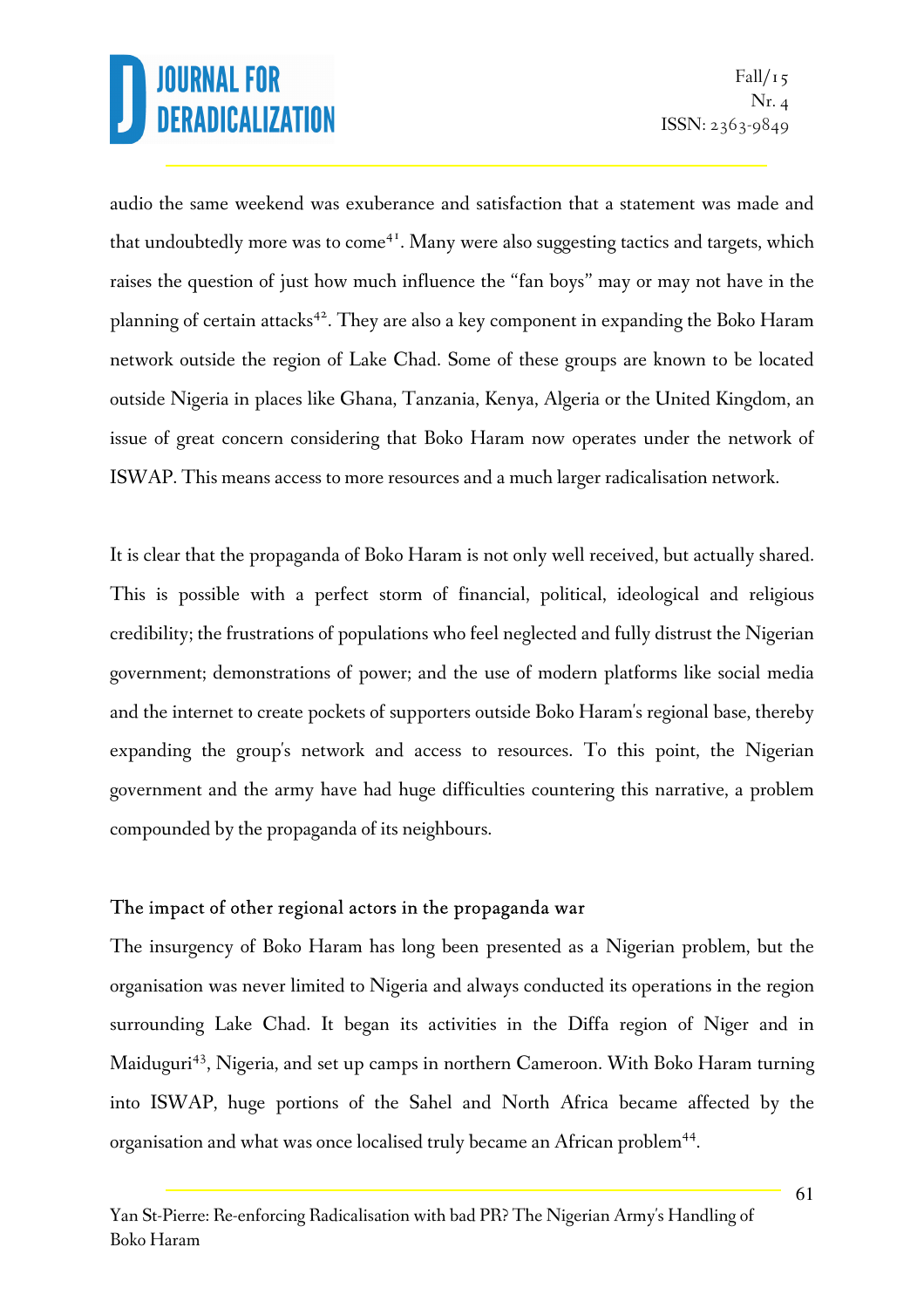However, only since Boko Haram became an actual security threat to Cameroon, Chad and Niger did Nigeria's neighbours get involved. Militarily, Cameroon and Chad, as part of the MJTF, have been most active and not without a certain level of success. In fact, much of the joint task force's success in February and March was due to their operations, something that also created problems with the Nigerian government and its army<sup>45</sup>.

That problems occur in a coalition is typical and in itself not a sign that the parties involved cannot collaborate. In the case of the MJTF however, the public statements made by representatives of Niger and Chad – especially its President Idriss Déby – undermine Nigeria's contribution to the fight against Boko Haram, something politically unacceptable within a coalition or for so-called regional partners. Bluntly put, Chad and Niger's public relations campaigns related to this conflict humiliated Nigeria and made it look weak, which did not help a government suffering from a near complete lack of credibility.

Niger's statements have focused on the competence of the Nigerian army. In February, Niger labelled Nigerian soldiers as cowards: "Our soldiers are not like Nigerians. They don't run," a statement that infuriated the Nigerians. This led to the counter-accusation that Niger's soldiers are looters and supporting Boko Haram <sup>46</sup>. A very public spat that added to the Nigerian army's poor reputation and demonstrated that Niger did not respect Nigeria's role and contributions to the fight.

The accusations of "cowardice" were reiterated a month later shortly following the liberation of the Nigerian border town of Damasak, this time both by Niger and Chad. Soldiers and officials from both countries were complaining that the Nigerian army was not relieving them after they liberated the town, despite their call to do so<sup>47</sup>. This was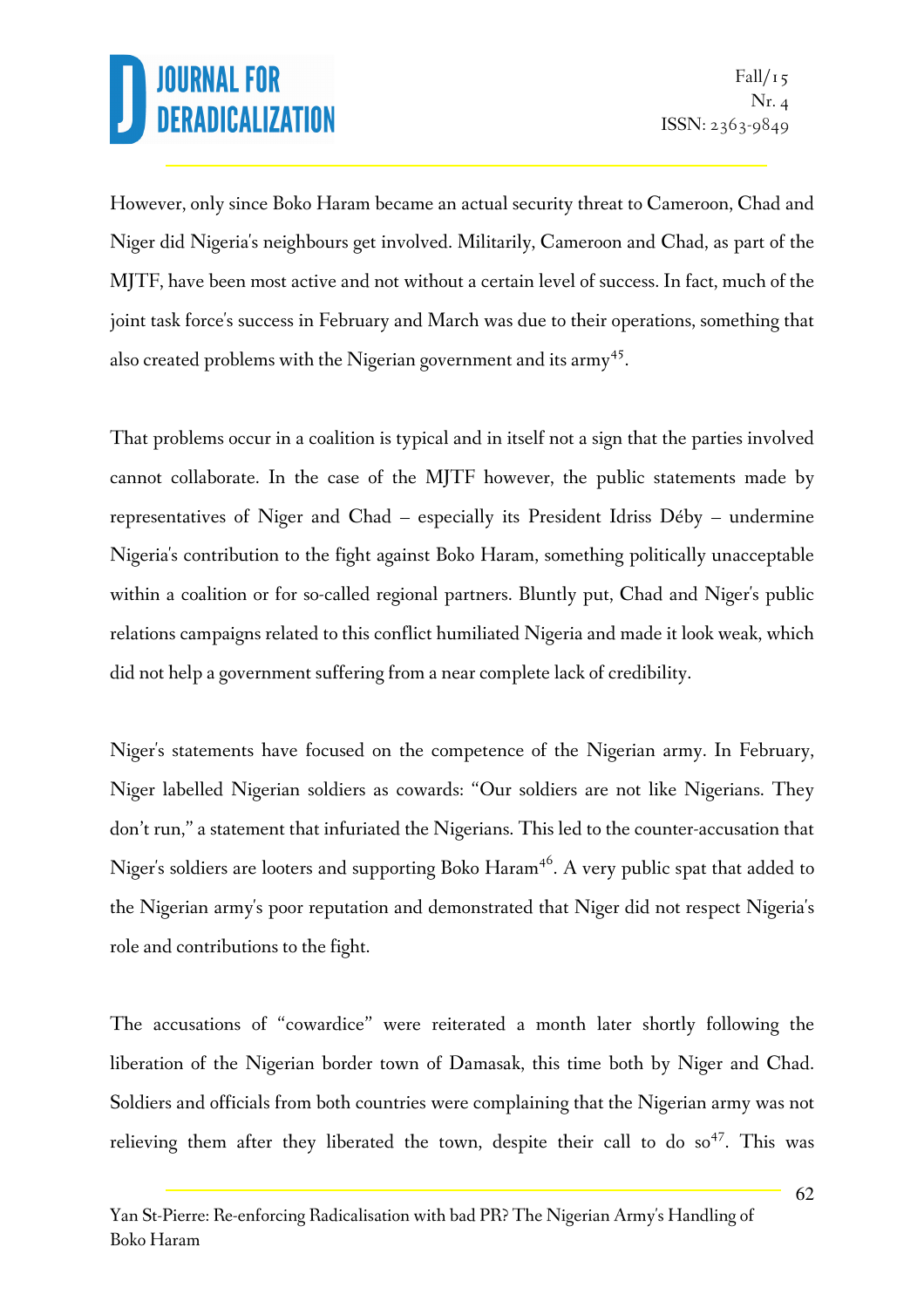exacerbated by the fact that as soon as the Chadian and Nigerian troops left the town, Boko Haram proceeded to attack the town several times<sup>48</sup>. This was another case of both Chad and Niger capitalising on the Nigerian army's troubles, making it look incompetent while they presented themselves as effective and generous liberators, adding to Nigeria's credibility woes.

However, the worst regional political propaganda came directly from Chad's President Déby, whose bombastic statements were made to give the impression Chad is the most effective regional member against Boko Haram. His statements may have proven to be just empty rhetoric, but they nonetheless allowed him to politically capitalise on the conflict and present Chad as a leading figure in the region. He claimed to have mediated the "negotiations" between the Nigerian government and Boko Haram in October 2014; in January, he sent troops into Nigerian territory without informing the country's officials, claiming to "come to the help of Cameroon"<sup>49</sup>; in March, he claimed to know the location of Abubakar Shekau and gave him a three day ultimatum to surrender<sup>50</sup>, something that failed to materialise; and more recently, he claimed to know Shekau's status, claiming that he was injured and that another man, Muhamad Daoud, was now speaking for the organisation and that he was willing to negotiate, a situation akin to the one experienced in October 2014<sup>51</sup>.

The propaganda of Nigeria's neighbours in the conflict against Boko Haram is rooted in the dismissal and humiliation of Nigeria. It mocks the country's contribution to the battle, pretends to be a negotiating partner with terrorists, gives unfounded ultimata and presents itself as the generous liberator of territories occupied by Boko Haram. It does so by raising its own status while diminishing that of Nigeria, something that is usually taboo among partner states, especially those who are part of a coalition like the MJTF. This means Nigeria must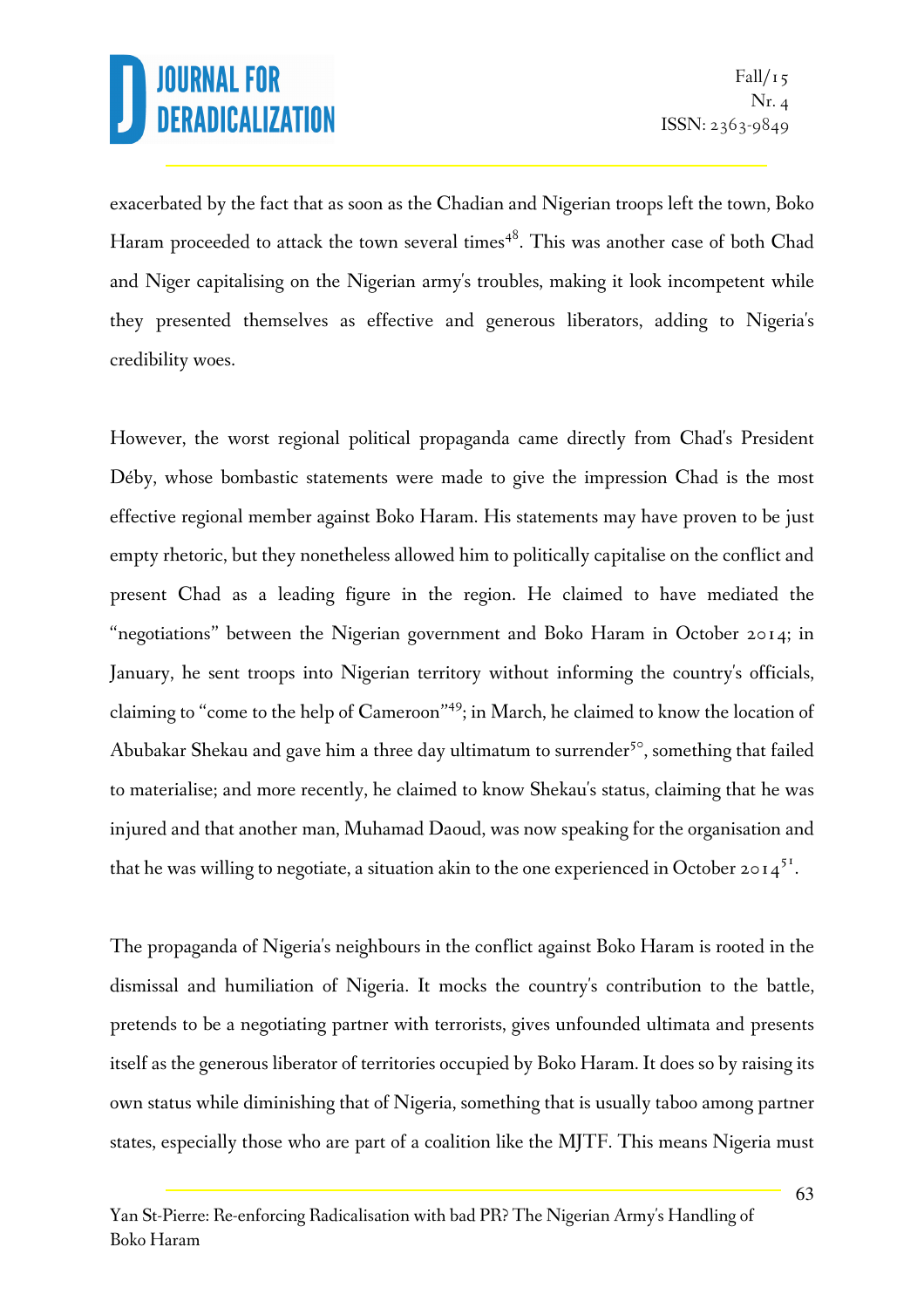not only contend with the propaganda of its enemy, but that of its allies as well, the result of which is a negation of its own credibility and propaganda.

#### Conclusion

In light of the above, this article's suggestion that the Nigerian government and its army's poor performance in the propaganda war against Boko Haram is contributing to the radicalisation of individuals in the Lake Chad region and beyond, a phenomenon observable with the increasing support given to Boko Haram, is validated.

In any conflict, the most difficult battle to win is the propaganda, and the conflict in the Lake Chad region involving Boko Haram is no exception. The intensity of this battle only increased as the terrorist group's frightening reputation grew in accordance to its military success, while the failures of the Nigerian army compounded an already dismal reputation of brutality and unreliability, which worsened their own credibility as well as the government's. Clearly outmatched on the propaganda front since the tragic abduction of the Chibok girls in April 2014, the Nigerian government and its army have completely lost their credibility and left a void that is being filled by Boko Haram, to the extent that, despite its reputation as a "mad dog", it is now garnering increasing support, both in the Lake Chad region and beyond, which allows it to replenish its resources and its personnel.

I also demonstrated that Nigeria's propagandistic challenges are often the results of its own doing. Numerous retracted statements, especially as the world was watching in the wake of the Chibok kidnappings, and a lack of empathy shown to the victims by President Jonathan and his wife strengthened the reasoning that the government did not care. Deadlines that produce no tangible results, lofty expectations that cannot be realistically achieved and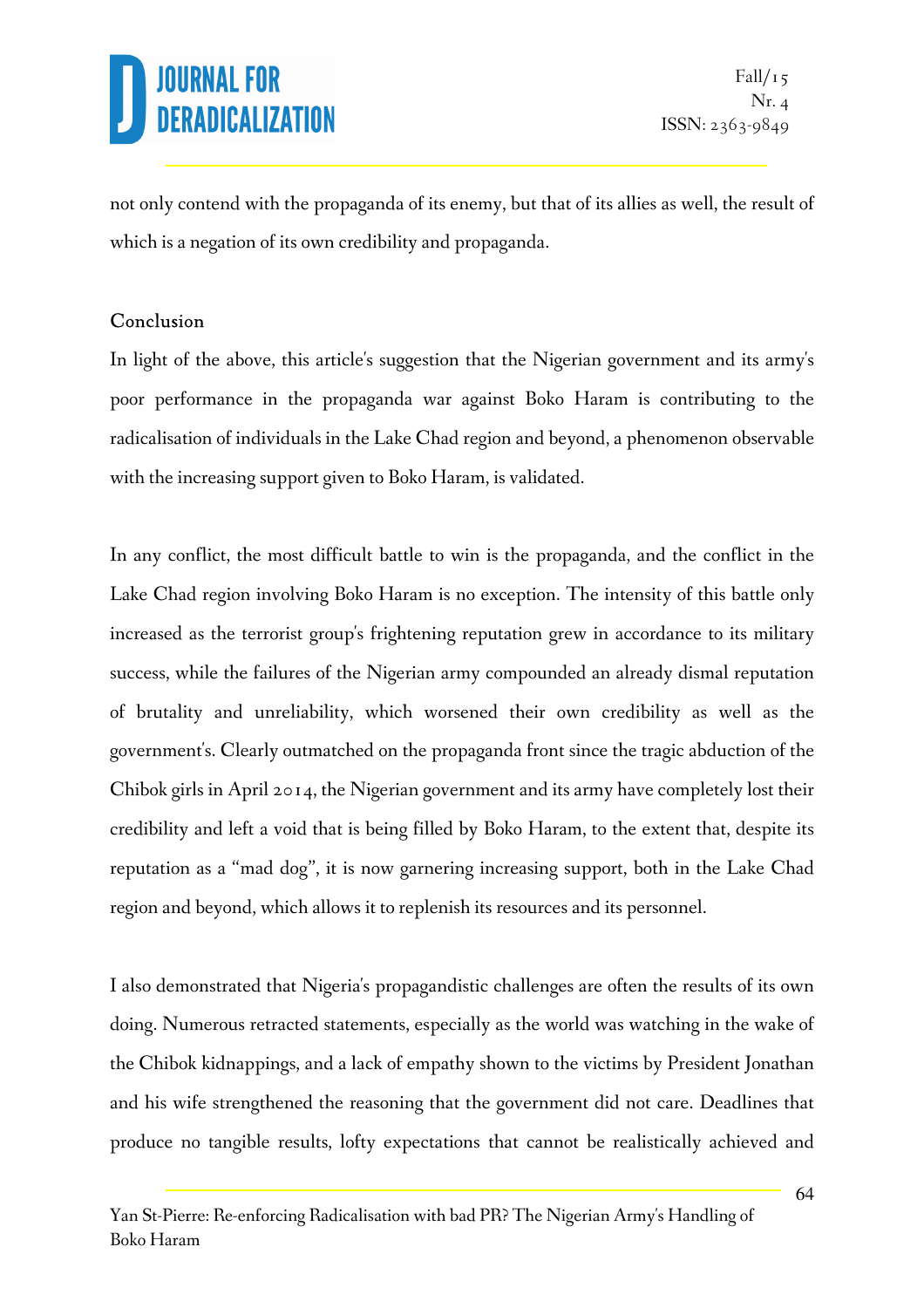statements of success that are immediately proven wrong by attacks perpetrated by Boko Haram, all of which have damaged the government's reputation and cast serious doubts as to its ability to defeat the terrorists.

The credibility issue is exacerbated by the fact that Boko Haram only strengthen theirs with gruesome and constant attacks, a tactical and strategic evolution, the cunning use of symbols and mythology and the capability to respond to government statements and threats. These strengths are re-enforced by financial and soft power that preys on the government's absence, and a growing network of supporters that adds an international dimension to Boko Haram's propaganda. As if this wasn't enough, the pledge of allegiance to IS, which led to Boko Haram's rebranding into ISWAP, linked the organisation to an even stronger structure. This allows it to be associated to a "winner" and adds to the credibility – and the fear – necessary to increase their support.

Finally, Nigeria's regional partners have done little to support the Nigerian propaganda. On the contrary, they saw this as an opportunity to score political points and raise their own status in the region, and no one has been more active than Chad at using this tactic. By demonstrating a clear disregard for Nigeria's sovereignty, its policies and its sphere of influence, the country's regional partners undermine Nigeria's propaganda, its reputation and its credibility, which is now attacked both domestically and internationally. This leaves Nigeria with little chance to turn the tide and clearly benefits the terrorists.

Nigeria's poor credibility has roots in the country's history, and the current situation is not helping. People distrust the government more than they do the terrorists, something that was visible even when Boko Haram was just beginning as a violent threat. This means the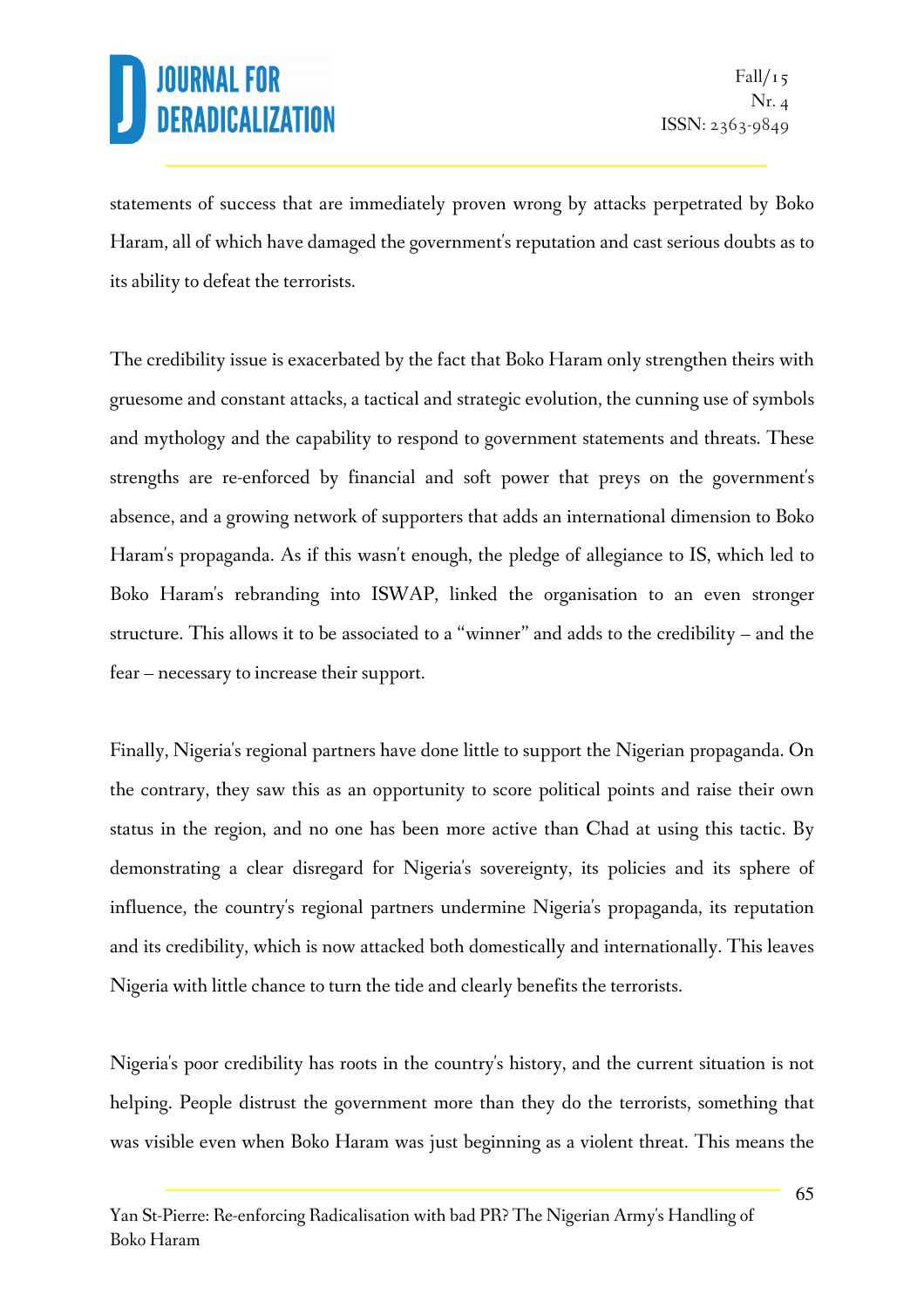government and its institutions must work much harder to achieve an absolute minimum of credibility, and the real solutions can only be found in a long-term process.

The solutions in the short-term begin with credible and more sober statements. Saying that all Boko Haram camps have been wiped out while there are clearly many others, and while the enemy is still in a position to attack at will, can only backfire. Setting absurdly unrealistic deadlines like giving the army three months to defeat a group of insurgents that only increased in strength over the last few years also gives the wrong impression. If anything, it only sets the army up to fail, which is neither good for morale nor credibility. Obviously addressing the army's poor human rights record is a good start and President Buhari certainly took steps in this direction by acknowledging Amnesty International's report and ordering reforms.

In the long term, Nigeria needs a plan that goes beyond the military and actually begins to fill the structural void it created. This starts by building working critical infrastructure and institutions that allow the population to realise the government is in a position to provide a level of security to its citizens. Such initiatives are the government and legitimate equivalent of what Boko Haram is achieving on the battlefield. Boko Haram is taken seriously because it is in a position to back its words with actions. The governments in Nigeria must do the same, show that they mean what they say, that their policies are visible and benefit the general population. This would re-enforce the work done by deradicalisation programs and prevent individuals, like those observed by MOSECON and mentioned here, from choosing to turn to Boko Haram.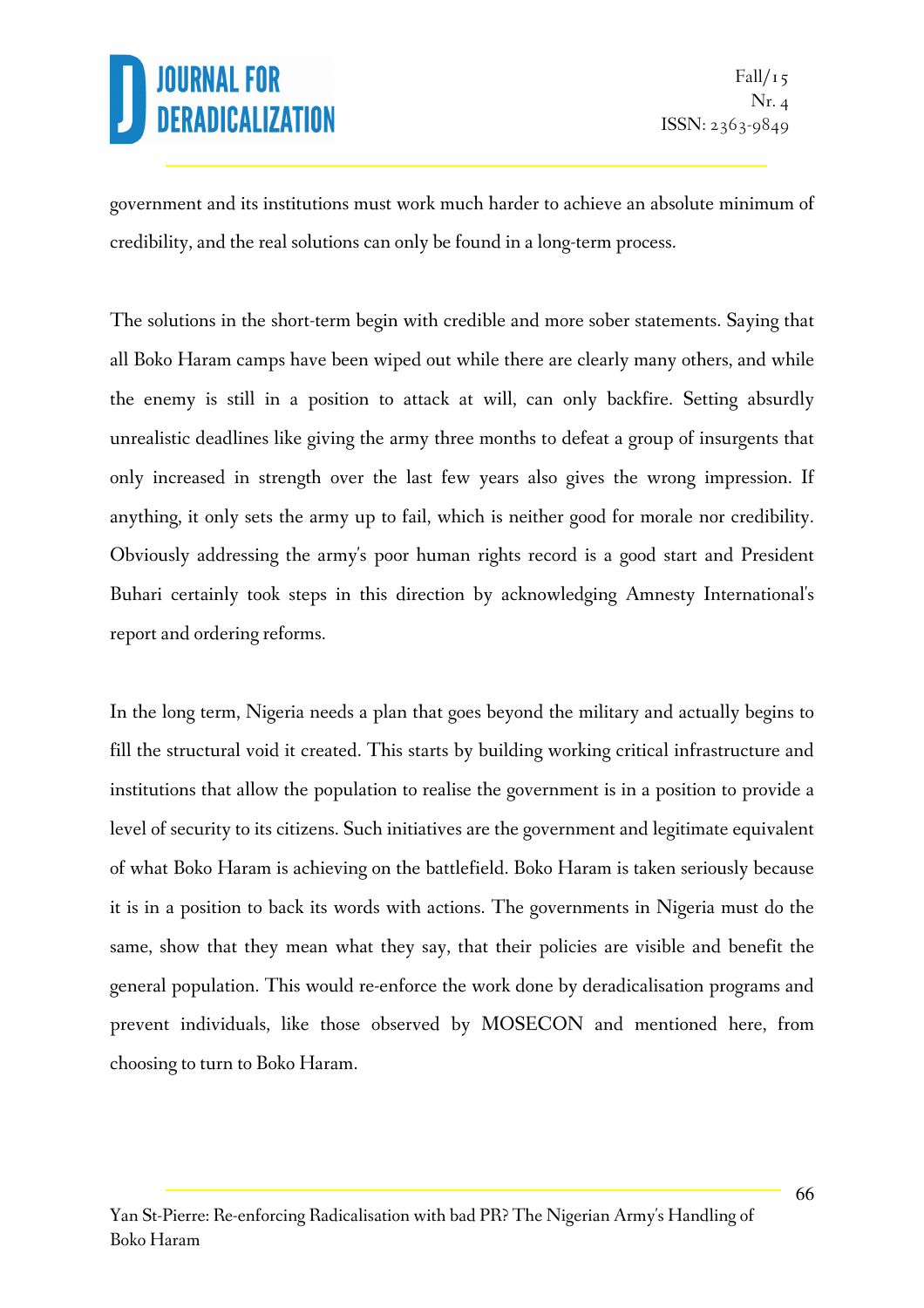Considering the challenges of corruption, poor economic diversity, ethnic and regional divisions, and tensions that go beyond Boko Haram, such as those in the Niger Delta region, the implementation of such policies appears to be nearly utopian. Yet, it is essential for these problems to be tackled simultaneously and immediately as well as initiate CVE programs, in order to provide an effective counter-narrative to the one offered by Boko Haram. As it stands, the terrorists are rapidly monopolising the rhetoric and winning the propaganda war hands down, and this has an impact that no military operation can overcome.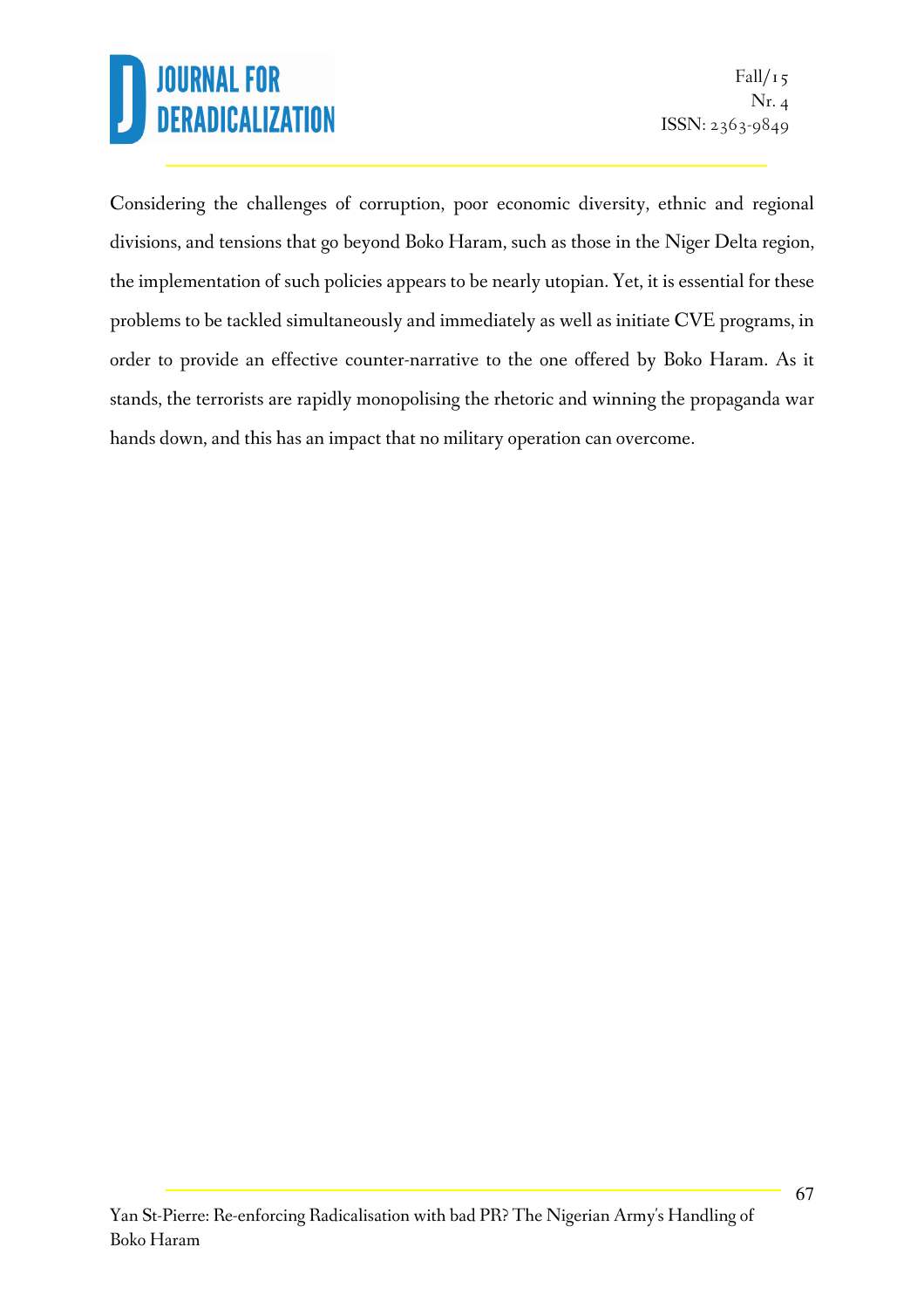

#### **Notes**

 $\overline{a}$ 

- <sup>1</sup>BBC News (2009). *Nigeria Sect Head dies in Custody*. http://news.bbc.co.uk/2/hi/8177451.stm. Last accessed 16/09/2015
- <sup>2</sup>Amnesty International (2015). *Amnesty International Annual report 2014/15*
- https://www.amnesty.org/en/countries/africa/nigeria/report-nigeria/. Last accessed 16/09/2015 <sup>3</sup>BBC News (2009). *Nigeria's "Taliban" Enigma*. http://news.bbc.co.uk/2/hi/africa/8172270.stm. Last accessed
- 16/0972015
- <sup>4</sup>ZENN, J. (2014). *Boko Haram and the many faces of Abubakar Shekau*. http://africanarguments.org/2014/09/30/boko-haram-and-the-many-faces-of-abubakar-shekau-by-jacobzenn/. Last accessed 16/09/2015
- <sup>5</sup>ALLISON, S. (2015). *Abubakar Shekau: Is Boko Haram's Leader Dead or Alive? Does it matter?* http://www.dailymaverick.co.za/article/2015-08-18-abubakar-shekau-is-boko-harams-leader-dead-or-alivedoes-it-matter/#.VgAanPl7uZS. Last accessed 16/09/2015
- <sup>6</sup>ABUBAKAR, A. KARIMI, F. ALMASY, S. (2014) *Nigerian military retracts claim that nearly all abducted students were released*. http://edition.cnn.com/2014/04/17/world/africa/nigeria-abducted-girls/. Last accessed 16/09/2015
- <sup>7</sup>ABUBAKAR, A. LEVS, J. (2014). *"I will sell them," Boko Haram leader says of kidnapped Nigerian girls*. http://edition.cnn.com/2014/05/05/world/africa/nigeria-abducted-girls/. Last accessed 16/09/2015
- <sup>8</sup>BBC News (2015). *Nigeria schoolgirl abductions: Protest leader detained*. http://www.bbc.com/news/worldafrica-27283278. Last accessed 16/09/2015
- 9 PREMIUM TIMES (2014). *Nigeria hires U.S. lobby firm for N195 million to launder image over handling of Chibok abduction.* http://www.premiumtimesng.com/news/163968-nigeria-hires-u-s-lobby-firm-n195 million-launder-image-handling-chibok-abduction.html. Last accessed 16/09/2015
- <sup>10</sup>ST-PIERRE, Y. (2014). *Making sense of Boko Haram*. https://www.mosecon.com/making-sense-of-bokoharam/. Last accessed 16/09/2015
- <sup>11</sup>SONI, D. NDUJIHE, C. ALIYU, A. OMONOBI, K. (2014). *We killed Shekau in Nigeria Cameroon.* http://www.vanguardngr.com/2014/09/killed-shekau-nigeria-cameroon/. Last accessed 16/09/2015
- <sup>12</sup>TAYLOR, A. (2014). *"Dead" Boko Haram leader tells Nigeria: "I'm still alive".* https://www.washingtonpost.com/news/worldviews/wp/2014/10/02/dead-boko-haram-leader-tells-nigeriaim-still-alive/. Last accessed 16/09/2015
- <sup>13</sup>ZENN, J. (2014). *Boko Haram and the many faces of Abubakar Shekau*. http://africanarguments.org/2014/09/30/boko-haram-and-the-many-faces-of-abubakar-shekau-by-jacobzenn/. Last accessed 16/09/2015
- <sup>14</sup>BBC NEWS(2014). *Nigeria says Boko Haram negotiations are "ongoing"*. http://www.bbc.com/news/worldafrica-29801187. Last accessed 16/09/2015
- <sup>15</sup>SOYOMBO, F. (2014). *Nigeria fake ceasefire with Boko Haram.* http://www.aljazeera.com/indepth/opinion/2014/11/nigeria-fake-ceasefire-with-b-20141111103442243308.html. Last accessed 16/09/2015
- <sup>16</sup>ROGGIO, B. (2015). *Boko Haram overruns Multinational Joint Task Force base.*  http://www.longwarjournal.org/archives/2015/01/boko\_haram\_overruns\_1.php. Last accessed 16/09/2015
- <sup>17</sup> NEWS EXPRESS (2015). *Gallant troops invade Boko Haram's Sambisa forest stronghold.* http://www.newsexpressngr.com/news/detail.php?news=10946&title=Gallant-troops-invade-Boko-Haram%E2%80%99s-Sambisa-forest-stronghold. Last accessed 16/09/2015
- <sup>18</sup> Our own investigations into the weapons supply of the Nigerian army revealed that in some cases, as many as 98% of the guns were not in working condition.
- $19$ ZELIN, A (2015). The Clairvoyant: Boko Haram's Media and The Islamic State Connection? http://jihadology.net/2015/01/27/the-clairvoyant-boko-harams-media-and-the-islamic-state-connection/. Last accessed 16/09/2015
- <sup>20</sup>ALLISON, S. (2015). *Abubakar Shekau: Is Boko Haram's Leader Dead or Alive? Does it matter?* http://www.dailymaverick.co.za/article/2015-08-18-abubakar-shekau-is-boko-harams-leader-dead-or-alivedoes-it-matter/#.VgAanPl7uZS. Last accessed 17/09/2015
- <sup>21</sup>THISDAYLIVE (2015). *DHQ: Nigerian Troops Have Destroyed All Boko Haram Camps.* http://www.thisdaylive.com/articles/dhq-nigerian-troops-have-destroyed-all-boko-haram-camps/219851/.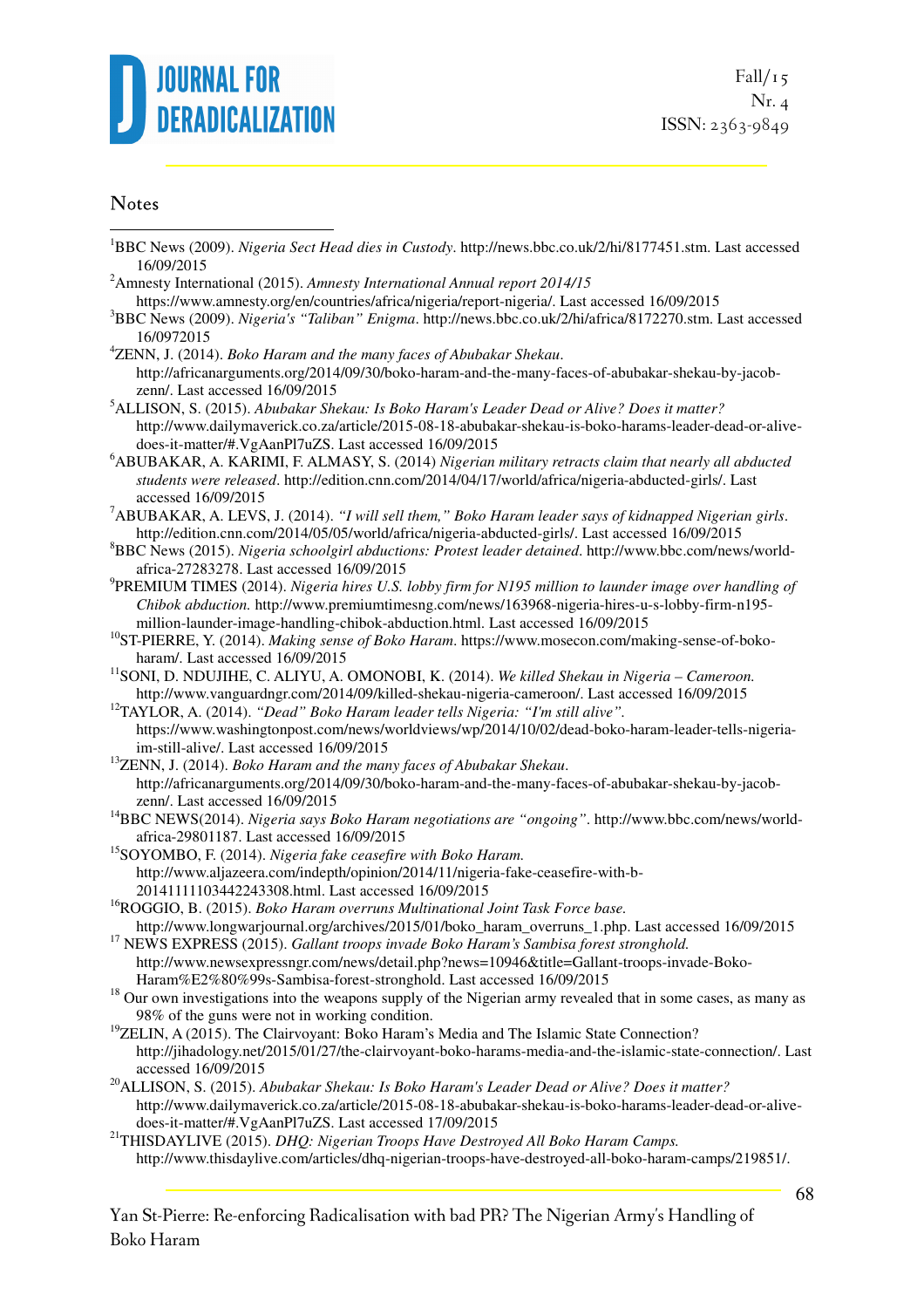

 $Fall/r<sub>5</sub>$ Nr. 4 ISSN: 2363-9849

Last accessed 17/09/2015

1

<sup>22</sup> NEWS EXPRESS (2014). *Boko Haram releases video of kidnapped Chibok girls*.

- http://www.newsexpressngr.com/videos/video\_details.php?title=Boko-Haram-releases-video-of-abducted-Chibok-girls-&id=9&cat=Video-News. Last accessed 18/09/2015
- <sup>23</sup> CUMMINGS, R. (2015). *Uncertainty dampens Optimism of Boko Haram Releases.* http://theglobalobservatory.org/2015/08/boko-haram-buhari-chibok-nigeria/. Last accessed 18(09/2015

<sup>24</sup> JENKINS, B in NYE, J. SATOH, Y. WILKINSON, P. *Addressing the new international terrorism: Prevention, intervention and multilateral cooperation*. Washington: Trilateral commission. p. 22

<sup>25</sup>DELPECH, T. (2002). The imbalance of terror. *Washington quarterly*, winter 2002, volume 25, number 1, p. 33.

<sup>26</sup> HEISBOURG, F. (2001). Le basculement du monde. *Politique internationale*, Autumn 2001, number 93, p. 16.

<sup>27</sup> AFP (2015). '*Seven-year-old girl' kills herself and five others in Nigeria suicide bombing.* http://www.theguardian.com/world/2015/feb/22/girl-as-young-as-seven-kills-herself-and-five-others-innigeria-suicide-bombing. Last accessed 18/09/2015

<sup>28</sup> ST-PIERRE, Y. (2014). *Structural Devolution: Cell-based terrorism to Brand franchising*. https://www.mosecon.com/structural-devolution-cell-based-terrorism-to-brand-franchising/. Last accessed 18/09/2015

<sup>29</sup> NOSSITER, A. KIRKPATRICK, D (2014). *Abduction not even Al Qaeda can condone.* http://www.nytimes.com/2014/05/08/world/africa/abduction-of-girls-an-act-not-even-al-qaeda-cancondone.html? r=0. Last accessed 18/09/2015

<sup>30</sup>ABUBAKAR, A. LEVS, J. (2014). *"I will sell them," Boko Haram leader says of kidnapped Nigerian girls*. http://edition.cnn.com/2014/05/05/world/africa/nigeria-abducted-girls/. Last accessed 18/09/2015

<sup>31</sup>NEWS EXPRESS (2014). *Boko Haram releases video of kidnapped Chibok girls*. http://www.newsexpressngr.com/videos/video\_details.php?title=Boko-Haram-releases-video-of-abducted-Chibok-girls-&id=9&cat=Video-News. Last accessed 18/09/2015

<sup>32</sup> SALKIDA, A (2015). *Deadline strategy not enough to defeat Boko Haram – Salkida*. http://www.newsexpressngr.com/videos/video\_details.php?title=Boko-Haram-releases-video-of-abducted-Chibok-girls-&id=9&cat=Video-News. Last accessed 23/09/2015

<sup>33</sup> FUNARO, V. (2015). *Christians are being paid 400\$ a month to join Boko Haram, UK researcher claims*. http://www.christianpost.com/news/are-christians-joining-boko-haram-for-financial-gain-141469/. Last accessed 23/09/2015

<sup>34</sup> ROY, Ol.(2001). Ben Laden et ses frères. *Politique internationale,* Autumn 2001, Number 93*,* p. 80.

<sup>35</sup> ST-PIERRE, Y. (2005). *Le 11 septembre et la réinterprétation du paradigme terroriste : l'évènement comme falsificateur de rupture*. Paris : Université Paris VII.

<sup>36</sup> ST-PIERRE, Y. (2014). *Making sense of Boko Haram*. https://www.mosecon.com/making-sense-of-bokoharam/. Last accessed 16/09/2015

- <sup>37</sup> The expression "fan boys" used to describe the online supporters of terrorist groups could not be more accurate. Our investigation shows a "sports like" atmosphere, with fan boys trash-talking other terrorist groups, advocating their merits and actual rivalries. The most vitriolic of which has been the one between supporters of Boko Haram and the supporters of Al Shabaab.
- <sup>38</sup> MOSECON (2015). Confidential source in Nigeria.

- <sup>40</sup> SALKIDA, A (2015). *Deadline strategy not enough to defeat Boko Haram Salkida*. http://www.newsexpressngr.com/videos/video\_details.php?title=Boko-Haram-releases-video-of-abducted-Chibok-girls-&id=9&cat=Video-News. Last accessed 23/09/2015
- <sup>41</sup> MOSECON (2015). Confidential source in Nigeria.
- $42$ Attacks on Monguno and Baga on September 25 showed that indeed more was to come, and certainly suggests "fan boy" requests could be entertained.
- <sup>43</sup>PÉROUSE DE MONTCLOS, M-A. (2015). Boko Haram Les enjeux régionaux de l'insurrection. *NOTE numéro 246 – Fondation Jean-Jaurès*, February 2015. http://www.jean-jaures.org/Publications/Notes/Boko-Haram. Last accessed 23/09/2015
- <sup>44</sup>ST-PIERRE, Y. (2015). *Lake Chad Region, Boko Haram and ISWAP: Strategies and Solutions to a growing Conflict*. https://www.mosecon.com/lake-chad-region-boko-haram-and-iswap-strategies-and-solutions-to-a-

Yan St-Pierre: Re-enforcing Radicalisation with bad PR? The Nigerian Army's Handling of Boko Haram

<sup>39</sup> Ibid.